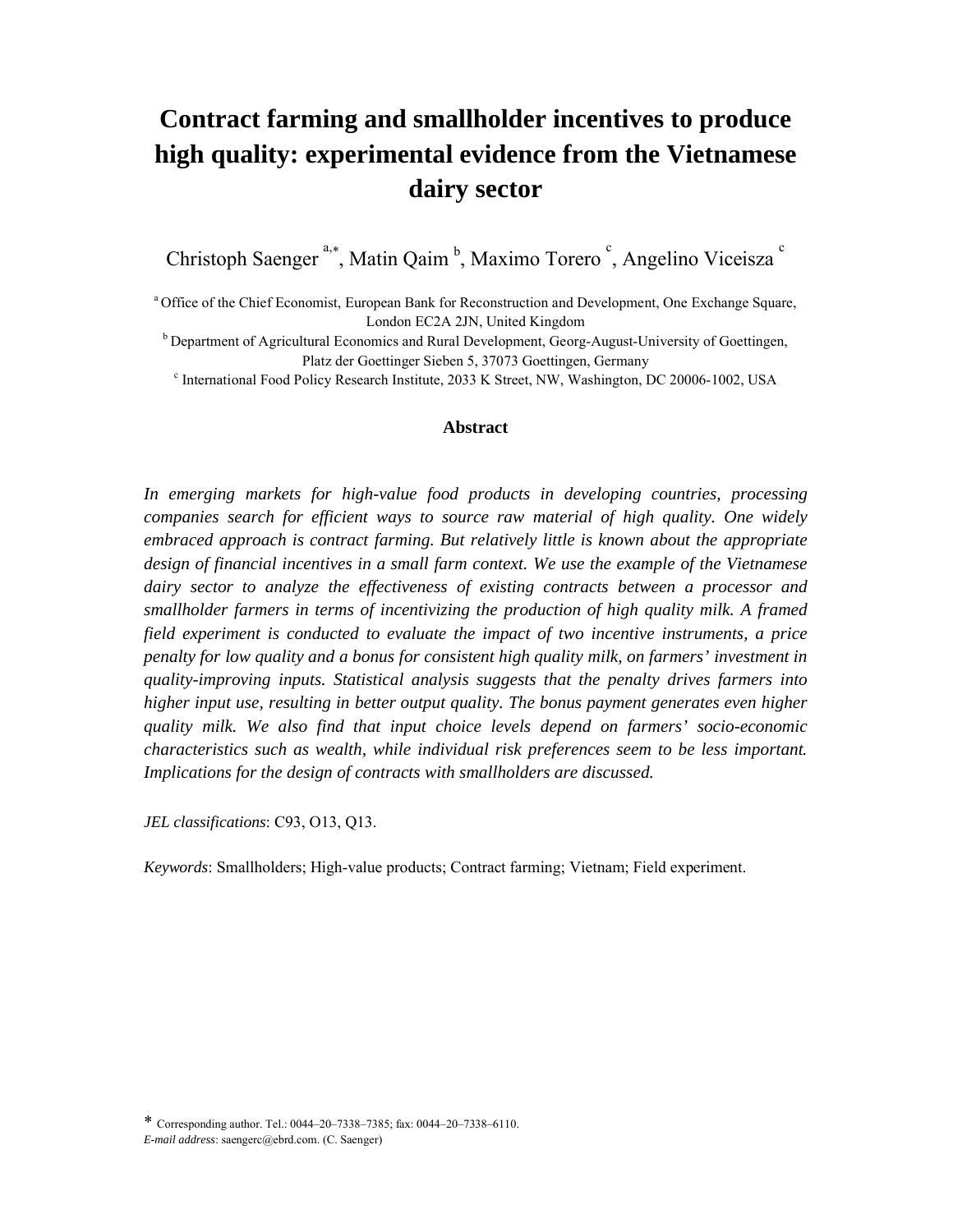### **1. Introduction**

The rapidly increasing demand for high-value food products in developing countries is triggering important changes in traditional value chains, which often involve smallholders (Reardon et al., 2009; Fischer and Qaim, 2012; Barrett et al., 2012). Processors and wholesalers, who are looking for new and efficient ways to source high quality raw material, have widely embraced contract farming as one approach to coordinate supply chain relations (Birthal et al., 2005; Swinnen, 2009; Schipmann and Qaim, 2011; Bellemare, 2012). Production contracts can entail a broad variety of incentive instruments, such as input control, field visits, quality assessment, and incentive pay, all of which aim at maintaining high output quality (Hueth et al., 1999; Bellemare, 2010).

Empirical evidence on the degree and impact of smallholder participation in high-value markets is mixed. Some studies find that buyers prefer to contract larger farmers because of lower transaction costs (Key and Runsten, 1999). However, there are also examples where smallholders benefit from contract farming through better access to inputs and technology leading to higher and more stable income (Minten et al., 2009; Rao and Qaim, 2011; Rao et al., 2012; Bellemare, 2012). Small-scale farmers can have a comparative advantage in the production of labor-intensive goods, as monitoring costs for more motivated family labor tend to be lower (Poulton et al., 2010). Yet, they may struggle to meet strict quality standards, especially if these require use of special inputs or new production techniques (Swinnen, 2009). Given widespread constraints, smallholders may underinvest into their production, which can result in suboptimal quality from the point of view of buyers in high-value markets. Improved contracts could potentially help reduce transaction costs and provide new incentives for high-quality production. However, there is very little empirical evidence available on the design of financial incentives in contract agriculture with small-scale farmers.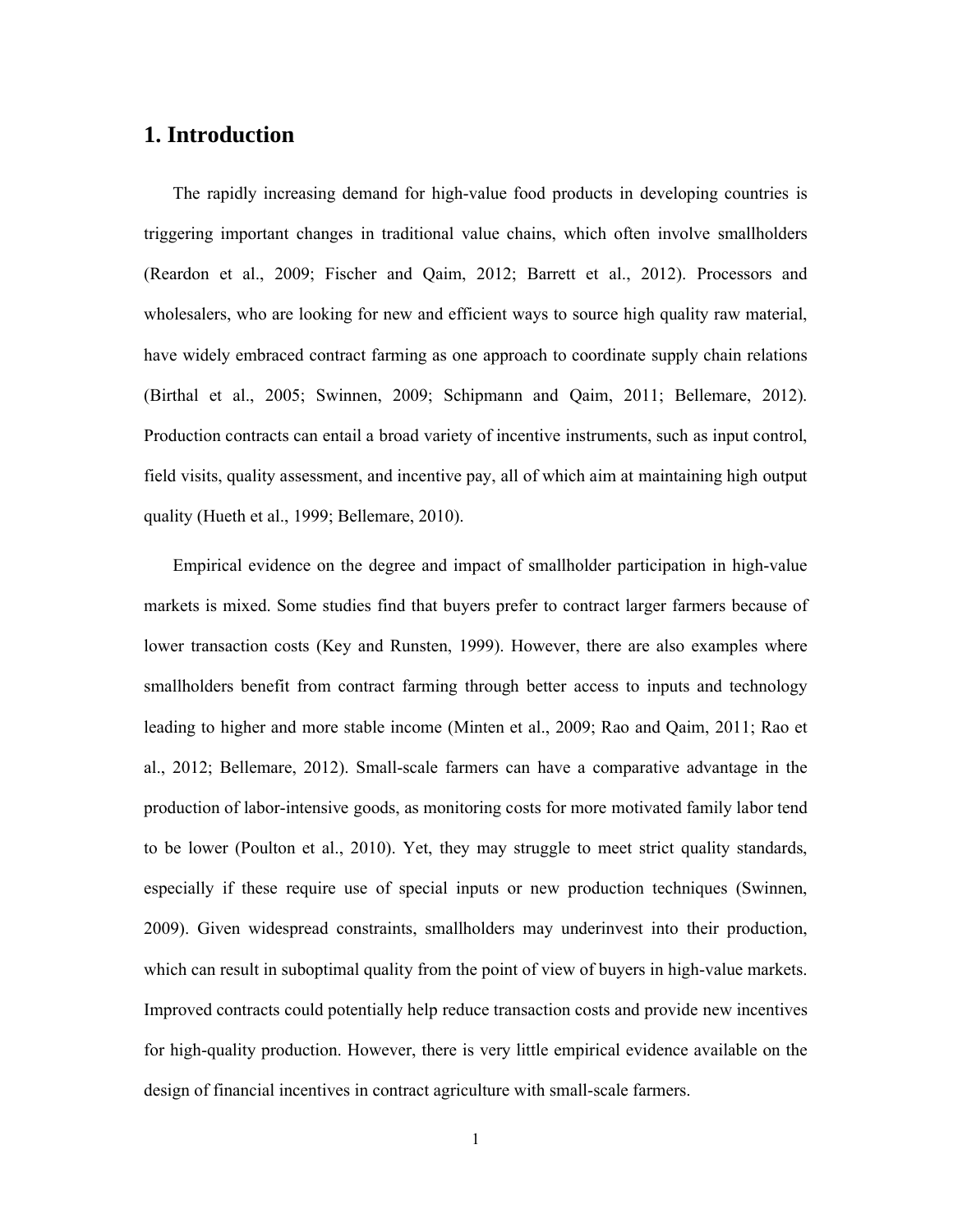The available literature on contracts in agriculture<sup>1</sup> focuses mainly on two questions: first, what determines contract choice (Ghatak and Pandey, 2000; Goodhue et al., 2004; Masakure and Henson, 2005) and second, how do specific contract designs affect farmers' response once they have been contracted by a buyer (Hueth et al., 1999; Goodhue et al., 2010)? The second question has mostly been addressed in the context of developed countries. For example, studies in the markets for processing tomatoes and wine grapes in the US have found that financial incentives can successfully influence production decisions and increase quality (Goodhue et al., 2004; Alexander et al., 2007). However, the empirical analysis of both, contract choice and performance under a specific contract type, is often confounded by selection bias, as most farmers choose only one type of contract, and this choice may be endogenous (Alexander et al., 2007).<sup>2</sup> One way to avoid the problem of endogeneity is the use of experimental methods to observe behavior under controlled conditions. In an early study, Bull et al. (1987) have experimentally tested various contracts. Wu and Roe (2005) have investigated different incentive schemes employed in contract agriculture using laboratory experiments with college students in the US.

We contribute to this literature through a framed field experiment carried out with farmers in a developing country. In particular, we are interested in the relationship between price incentives, input use, and output quality in contract arrangements. The experiment was conducted with a non-standard subject pool of smallholder dairy farmers in Vietnam. The Vietnamese dairy sector is a typical example of fast growing high-value markets in developing countries, where the quality of the raw material becomes increasingly important. For example processing companies incentivize the delivery of raw milk with high milk fat and total solid content for use as raw material in the high-value segment. At the same time, buyers

l,

 $1$  For an excellent survey on applied contract theory outside agriculture refer to Prendergast (1999).

 $2 \text{ An exception is the study by Shaban (1987) who compared competing models of sharecropping arrangements, }$ controlling for self-selection using a dataset of Indian farmers that operate their own plots and plots under sharecropping arrangements simultaneously.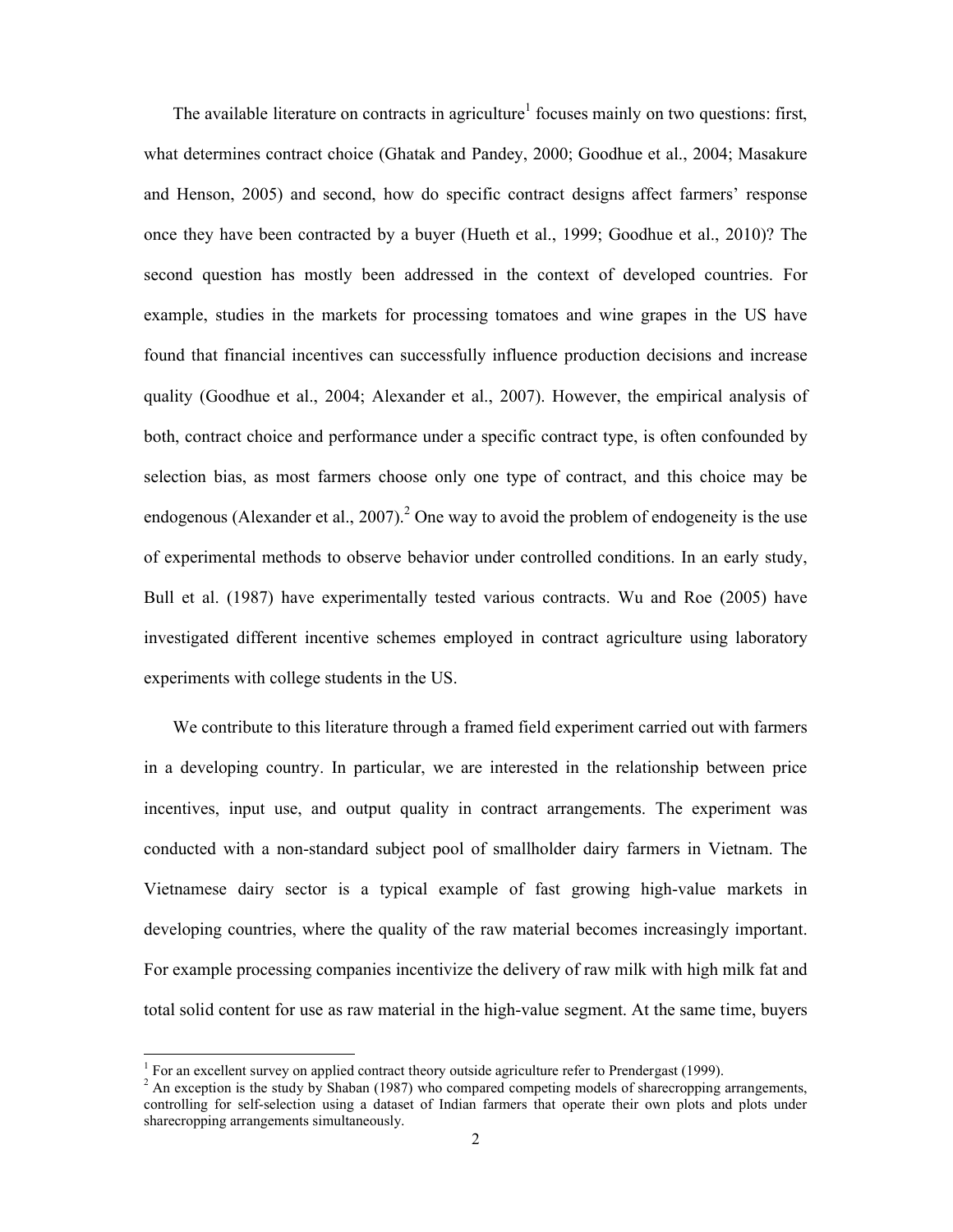discourage the supply of raw milk with high content of psychrotrophic bacteria or antibiotics which can increase processing costs (Claypool, 1984). Worse, adulteration of milk along the supply chain can even have adverse health effects for consumers, as the recent case of melamin-tainted milk in China has shown (Gale and Hu, 2009).

The Vietnamese dairy farmers that participated in our experiment produce milk under a contract with a large processing company. We have designed three input decision games with varying financial penalties and a bonus to investigate (i) whether the incentive structure in the existing contract effectively incentivizes input use to boost output quality and (ii) whether, additionally to the financial incentive, risk preferences drive farmers' input decisions. Based on the findings, we discuss ways to improve existing production contracts to the benefit of both smallholder farmers and processing companies.

### **2. Background**

The market for dairy products in Vietnam has a couple of features that are typical for emerging high-value markets in developing countries. First, it is growing quickly. Only two decades ago, the consumption of milk and dairy products was almost nil in Vietnam (and other Asian countries) due to cultural practices and low income levels. But economic growth, urbanization, and the spread of Western lifestyles went along with a change in food consumption patterns, causing a surge in the demand for milk. Today's per-capita consumption of milk has reached 15 kg per annum in Vietnam, which is still only about 8 percent of what is consumed in the US or Europe (USDA, 2011).

Second, the Vietnamese dairy sector is dominated by local processing companies, which currently import large quantities of powdered milk from overseas to satisfy local demand. However, increasing quantities are produced domestically, mostly by small-scale farmers.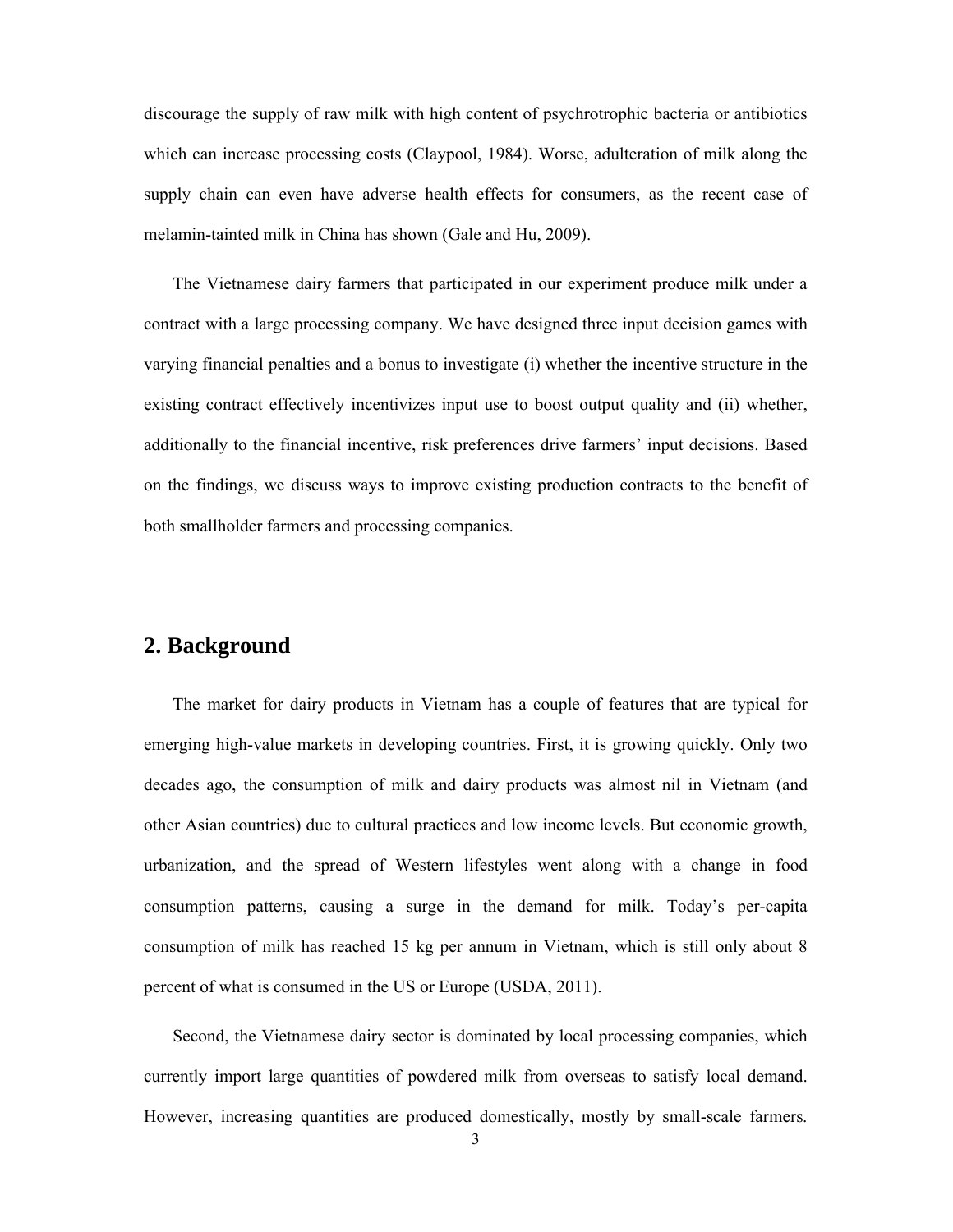Fresh milk production in Vietnam has more than quadrupled between 2001 and 2009, now meeting about 20 percent of domestic consumption (USDA, 2011). Third, the quality of the raw material is crucial for processing companies that mainly sell drinking milk, yoghurt, ice cream, and infant formula. While powdered milk from the world market is a standardized product, which is purchased in large batches with known and predictable quality, raw milk from local farmers is produced in small quantities, which is subject to fluctuation in quality, depending on various factors.

To ensure a constant supply of raw material, dairy processors in developed and developing countries source raw milk through contract farming arrangements rather than buying it from spot markets (e.g. Royer, 2011; Falkowski, 2012). Until recently, it was quite costly to assess milk quality for each farmer, especially when only small quantities are involved. Today, cheaper quality testing devices allow dairy processors to assess quality individually for each farmer, which is a key requirement for traceability, quality management, and incentive pay. The question is as to how farmer-specific quality data can be used to write incentive-compatible contracts. In Vietnam, the largest dairy processing company utilizes the data to employ financial penalties, punishing the delivery of poor quality. A base price is paid for milk of the highest quality. For lower quality, the company adjusts the price downwards. Milk quality is a function of farmers' input use and environmental factors. Hence, dairy farmers face the challenge to maximize profit by choosing the right input mix to produce a specific quality. This decision involves some degree of risk, because environmental factors are not perfectly predictable. This situation is also the starting point for our field experiment.

The current design of the contract we observed in Vietnam has evolved over time. The instrument of financial penalty has to be seen in the context of the existing market structure. For most dairy farmers, the processing company is the only realistic marketing option. The raw milk is perishable, and production involves a high degree of asset specificity, so that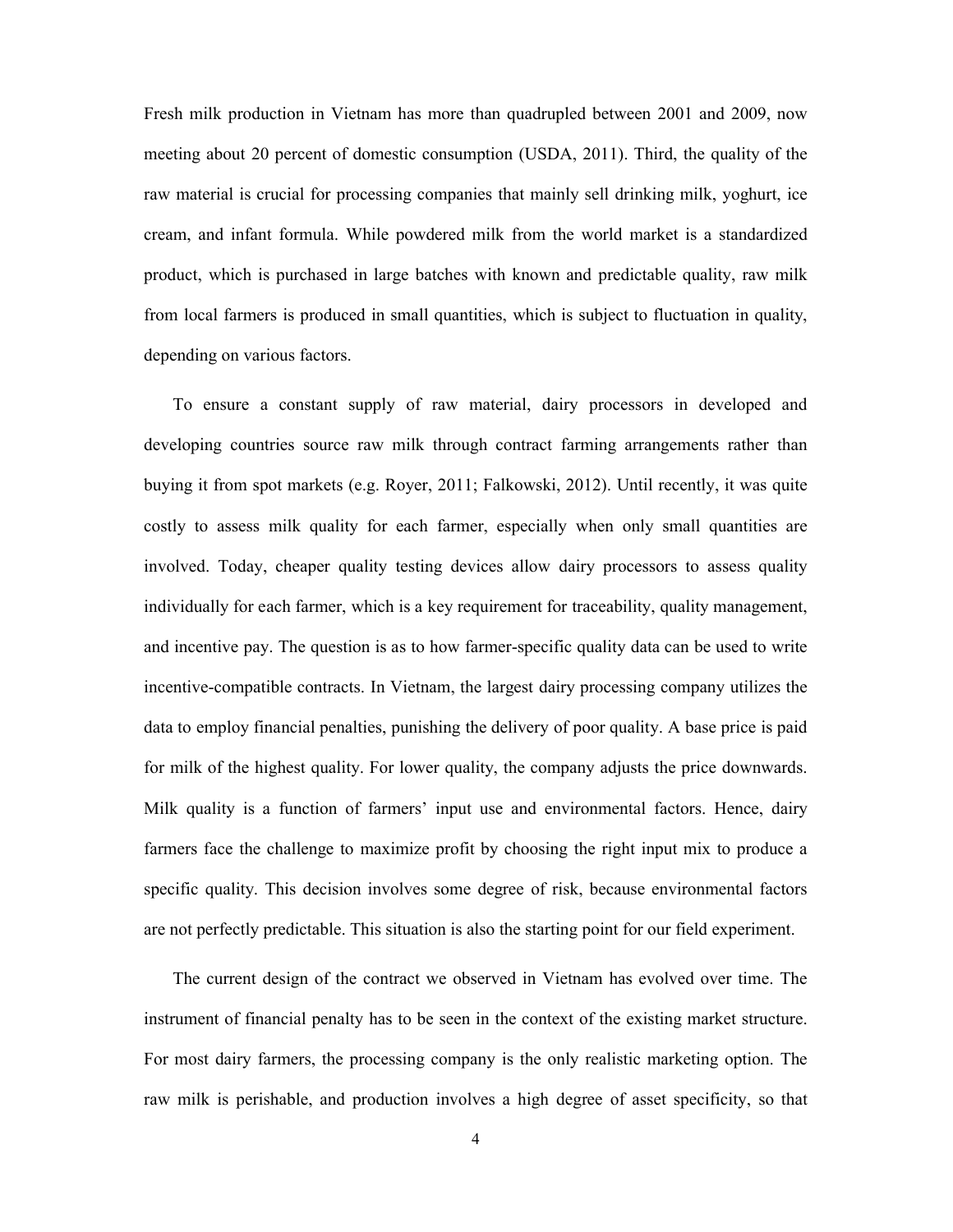farmers' bargaining power is limited. Here, we are not primarily interested in analyzing whether or not the pricing scheme in the existing contract is fair. Rather, we want to understand how it affects farmers' input use and their incentive to produce high quality. Various studies on the consequences of oligopsony power suggest that biased pricing can affect farmers' investment behavior (Gow and Swinnen, 1998; Young and Hobbs, 2002; Vukina and Leegomonchai, 2006; Swinnen and Vandeplas, 2010). This can include both short-term investments into variable inputs and also longer-term investments into technological upgrading.

### **3. Experimental approach**

#### *3.1 Experimental design*

1

We have designed a framed field experiment<sup>3</sup>, which involves five repeated costly choices between three gambles. Specifically, the subjects (dairy farmers) choose input levels mimicking risky day-to-day production decisions familiar to them from their own farm. In the game, each subject hypothetically owned one cow that produced a fixed quantity of milk (10 kg per day) with varying quality.<sup>4</sup> Milk quality is graded in five levels, A to E, each yielding a different price. The base price was 7,000 Vietnamese Dong (VND) per kg for quality A.

<sup>&</sup>lt;sup>3</sup> Terminology for experiments in the field is somewhat fluid. We follow the typology of Harrison and List (2004). According to this typology, our experiment could be regarded as a framed field experiment, which differs from an artefactual field experiment. While both types of field experiments rely on a non-standard subject pool, a framed field experiment is often characterized by less abstract framing with choice tasks mimicking dayto-day decisions as well as more tangibly defined commodities.

<sup>&</sup>lt;sup>4</sup> In dairy farming, the output is usually quantified using weight measures such as pounds or kg.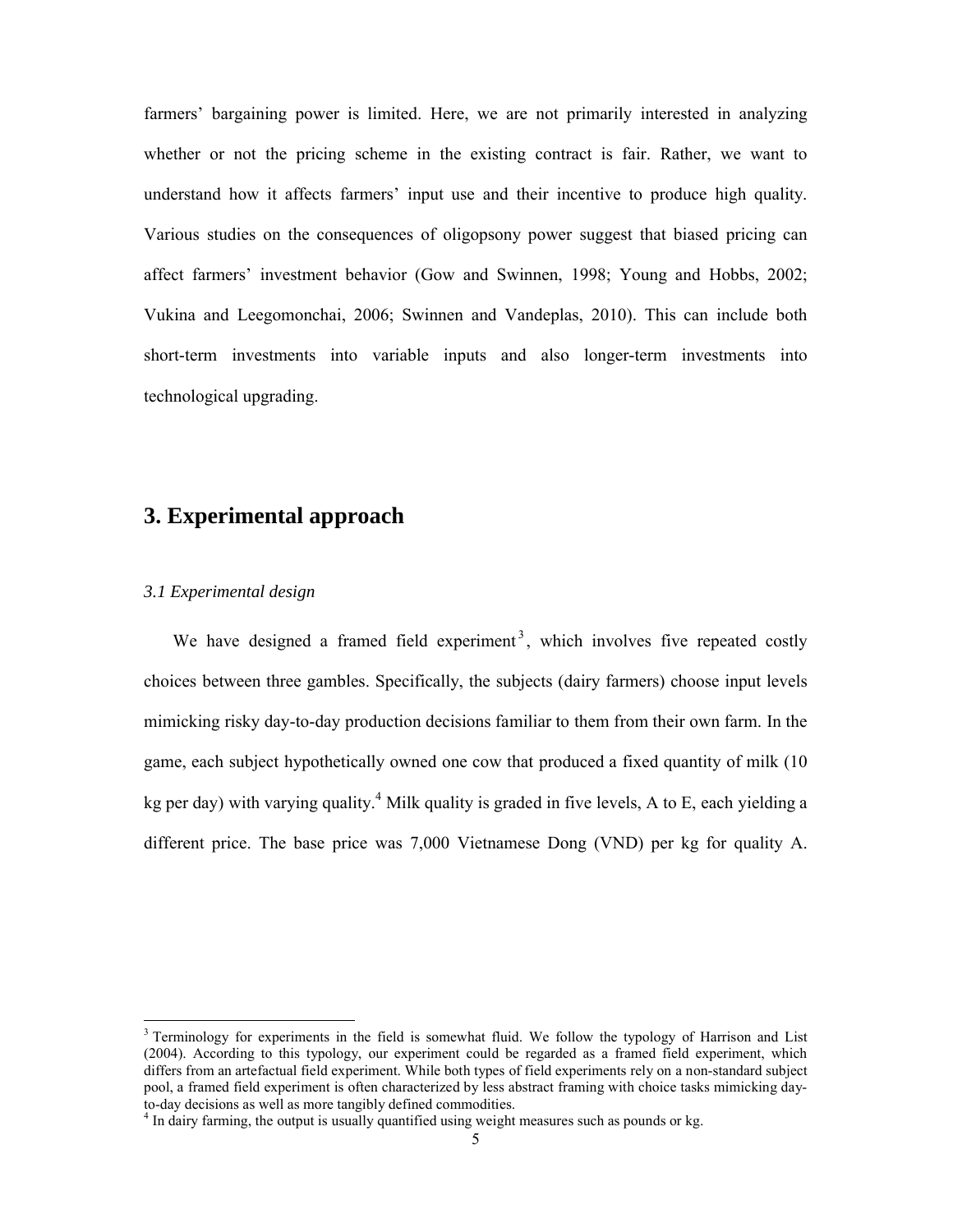Lower quality grades were associated with severe price deductions, as shown in Figure 1. The lowest grade, E, only fetched a price of 2,000 VND per kg.<sup>5</sup>

The payoff depended on the subjects' choice of input quantity and a subsequent stochastic move of nature, which could take two states, *good* or *bad*, representing benign or malign production conditions. Production conditions affect quality. For instance, under malign conditions, output quality is lower than under benign conditions at the same level of input. Likewise, input quantity affects quality. The input, which subjects could purchase, has riskreducing characteristics such that it dampens the negative effect of malign production conditions. This is a realistic assumption for many inputs used in dairy farming. For example, if adverse weather conditions affect farmers' own forage production, purchased fodder can help reduce negative impacts on milk output. Purchased mineral fodder and vaccinations can help reduce or avoid negative effects of animal disease. More broadly, the draw of nature represents a stochastic component affecting potential outcome, a feature inherent in most agricultural production processes.

The quality grading of milk from levels A to E, which the processing company in Vietnam employs, depends on three parameters, milk fat content, total solid content, and bacterial contamination. Bacterial contamination is mainly influenced by hygiene conditions and to a lesser extent by use of specific inputs. This is different for the other two parameters. Beside the genetic background of the dairy herd (Roibas and Alvarez, 2012), which cannot be changed in the short run, milk fat and total solid content largely depend on input use, especially fodder. Since the dairy company wants to buy milk of high quality, it has an interest to encourage farmers to use sufficient quantities of input. Hence, the experimental framing is realistic. The purchased input is sold by a separate, specialized company, not by

 $\overline{a}$ 

<sup>&</sup>lt;sup>5</sup> Prices and quality grades very closely resemble those that farmers faced in the real world at the time when the experiment was conducted (July 2009). All prices, costs, and revenues in the game are in VND. The official exchange rate in July 2009 was  $1$  USD = 17,522 VND.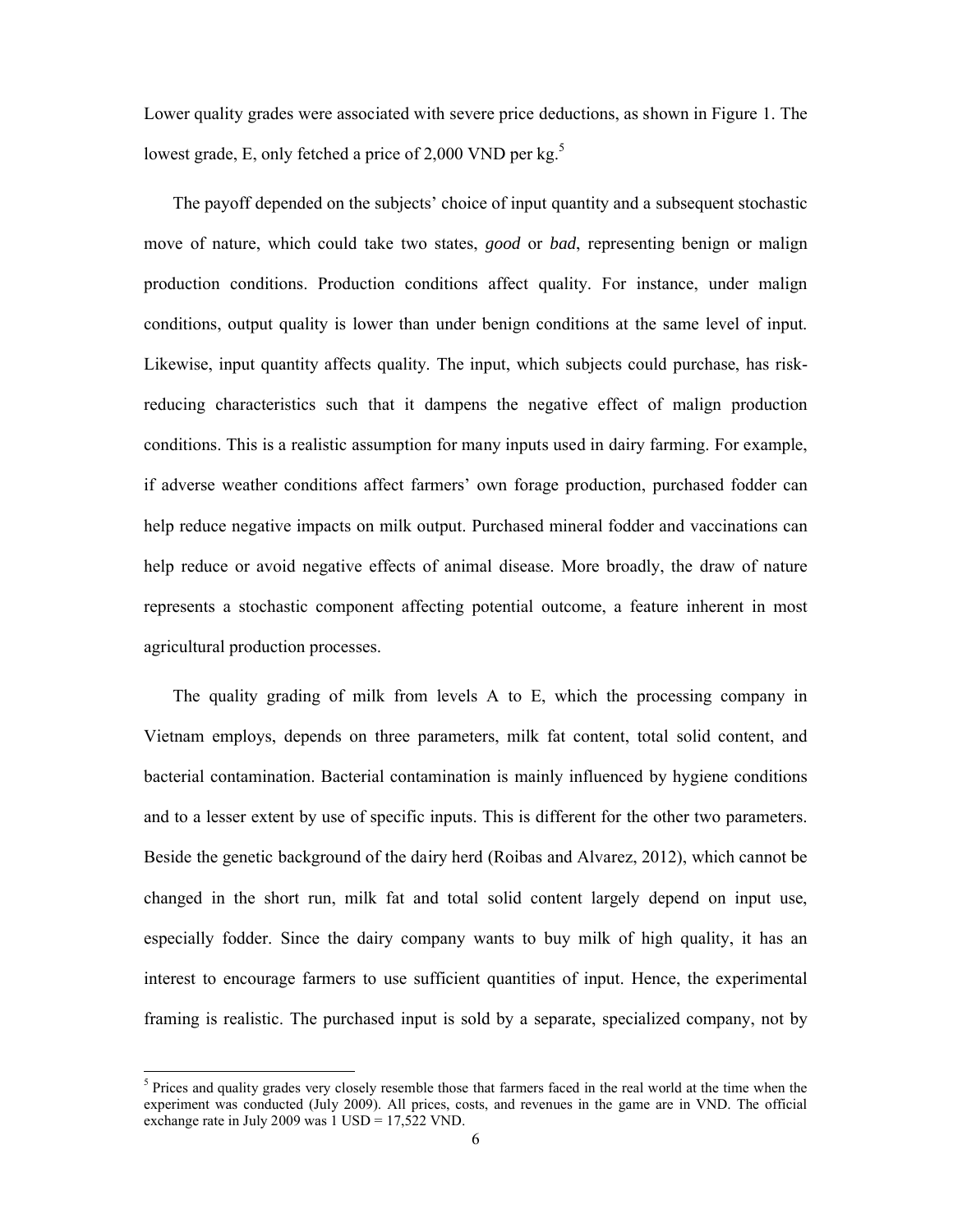the dairy processor, so that there is no conflict of interest. It should be noted that deliberate milk adulteration is rare in the Vietnamese context and is not part of the A to E quality grading scheme. The buying company employs tests to detect undesired substances; suspect batches of potentially tainted milk are not accepted. The high probability of being caught is a strong incentive for farmers to refrain from cheating.

The experiment comprises three treatments, which are described in the following.

#### *Baseline treatment*

1

The baseline treatment is called such, because it reflects the existing contract between dairy farmers and the processing company. The protocol comprised the following steps:

- 1. At the beginning of the game  $(t = 0)$ , before the first decisions were made, each subject received a random initial endowment  $\vartheta_i$ , with three possible levels  $\vartheta_i =$ (25,000; 30,000; 35,000).
- 2. Subjects had to take a costly production decision, namely choose how many bags of input to purchase using the initial endowment  $\vartheta_i$ . The input, framed as a special type of mineral fodder, could be purchased in quantities of either zero, one, or two bags  $q = (0, 1, 2)$  at unit price  $p = 10,000$ . While the costs  $(C_{var} = pq_i)$  associated with the choice of bags mimic variable costs of production, subjects also faced fixed costs  $C_{fix} = 20,000$  for other types of fodder, veterinary service etc. Accordingly, the total cost of production was  $TC_i = (pq_i) + C_{fix}$ . Variable costs had to be paid by farmers at the beginning of each round; fixed costs were deducted only after the payoff had been realized.<sup>6</sup>

<sup>6</sup> This was done to support the framing of the experiment and to reduce complexity of the choice task. It was intended to present the input as incremental compared to the other inputs used. The clear distinction between variable costs that depend on the farmers' choice and fixed costs that were incurred regardless of how many bags of input were purchased also helped to keep the calculation of input costs carried out by the subjects as simple as possible. We acknowledge that, if fixed costs were incurred before realization of payoffs, at least in round 1 the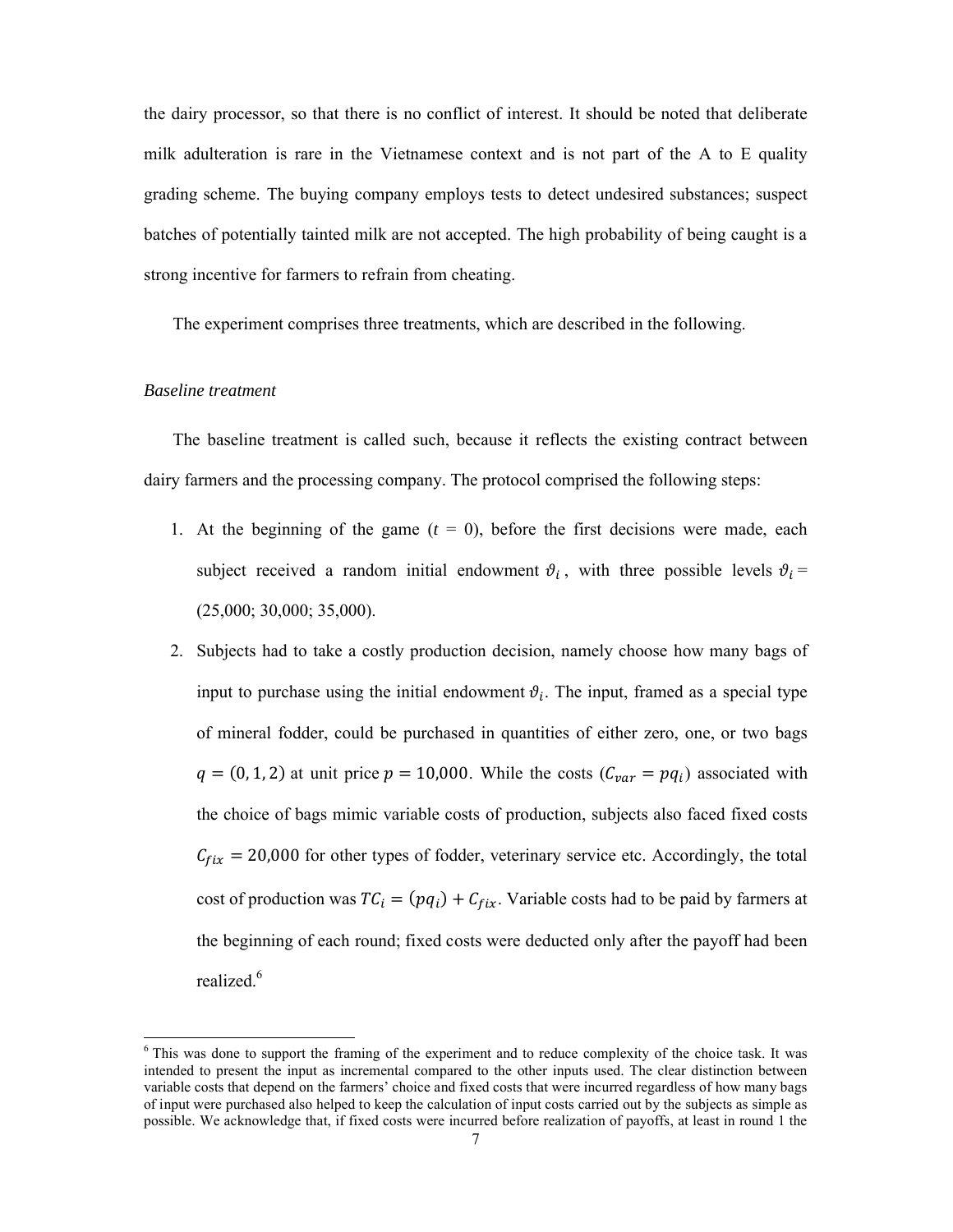- 3. Nature, which affects the potential outcome and introduces risk into the production process, can take two possible states, ν = (*good*, *bad*). How nature, which was randomly determined by a draw from an urn, adds risk (rather than ambiguity) is explained in more detail below. The probability of nature taking the state *good* was  $\rho$ , while the probability of state *bad* was  $(1 - \rho)$ . These probabilities were known to the subjects and held constant over all experimental rounds.
- 4. Each subject *i* realized a payoff (profit)  $\Pi_i$ , which depended on the individual input decision and the subsequent stochastic move of nature.  $\Pi_i$  in the first round was determined according to

$$
\Pi_{i1} = \vartheta_i + (TR_i - TC_i) = \vartheta_i + (TR_i - (pq_i) - C_{fix})
$$
\n<sup>(1)</sup>

where  $TR_i$  is the total revenue realized, which is a function of input choice  $q$  and the state of nature  $v$ ,  $TR_i = f(q, v)$ . The possible profits for each input choice are depicted in Table 1.

As the game lasted  $k = 5$  rounds, steps 2, 3, and 4 were repeated five times leading to total payoff  $\Pi_{iK}$  as follows:

$$
\Pi_{iK} = \vartheta_i + \sum_{ik}^{K} [\text{TR}_{ik} - (p * q_{ik}) - C_{fix_k}] \tag{2}
$$

The two gambles that are reflected by choice 1 and 2 stochastically dominate the gamble behind choice 0 (Table 1). This implies that the relatively small revenue due to poor output quality under choice 0 cannot be overcompensated by low initial input costs. In other words, some minimum use of input is necessary for profit maximization. Assuming that subjects maximize expected profit, the stochastic dominance effectively narrowed down the decision problem to a choice between two gambles (1 or 2 bags of input). The payoff

 $\overline{a}$ 

input choice would have been constrained to a maximum of one bag given that the sum of variable and fixed costs is higher than the initial endowment. The deduction of fixed costs at the end of each round, however, alleviates this constraint.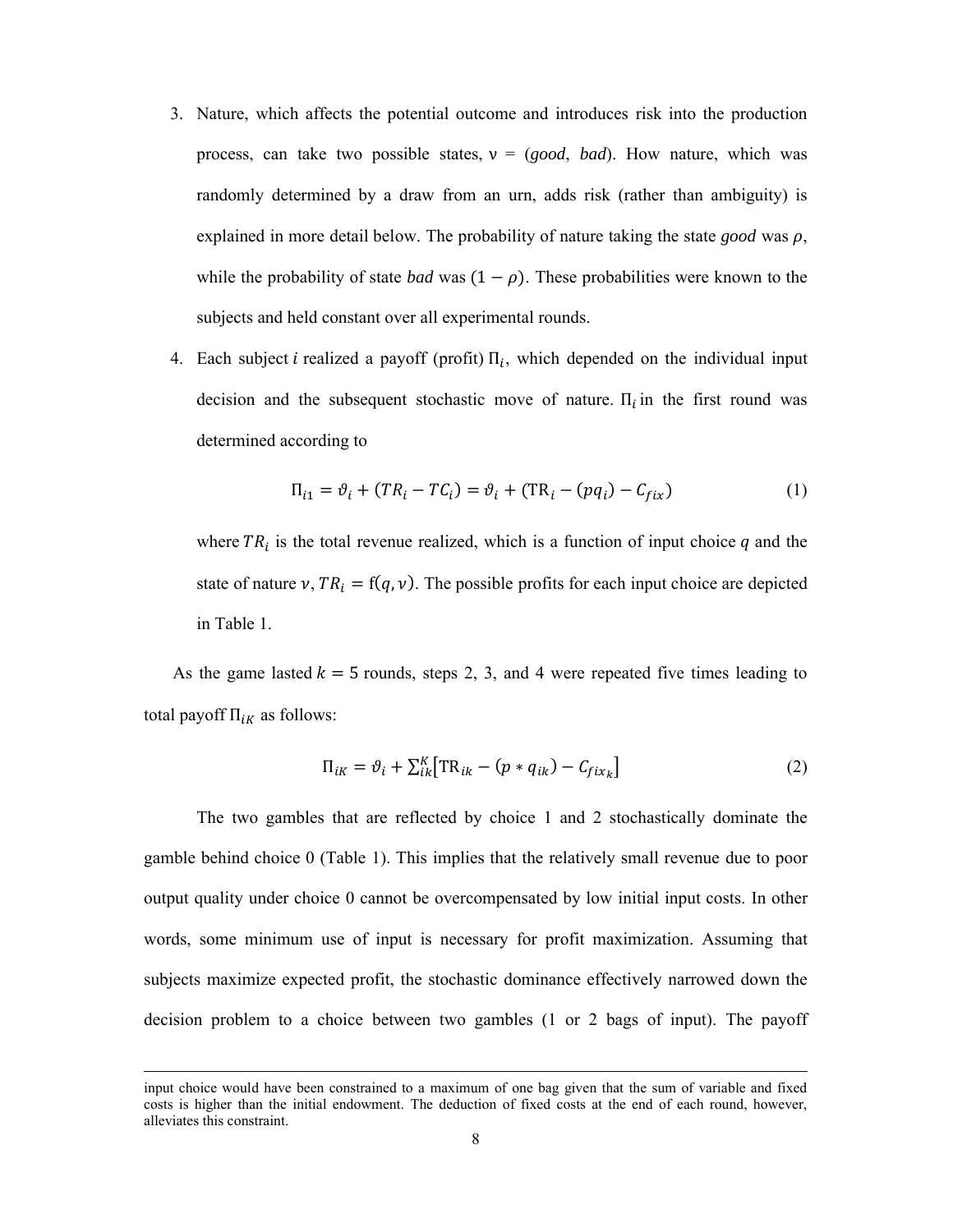distributions of choice 1 and 2 in the baseline treatment have the same expected value ( $EV =$ 27.5) but different standard deviations (SD). For choice 1, the SD is three times higher (12.99) than for choice 2 (4.33). We expect risk-averse subjects to purchase two bags of fodder, in order to avoid the risk of a low payoff when the state of nature is *bad*. Accordingly, the incentive effect underlying the pricing scheme stems from farmers' potential preference for a lower SD of payoffs.

We now focus on the two additional treatments, in which the incentive structures were changed. Specifically, we altered the underlying pricing scheme that defines the relation between milk quality and price.

#### *Counterfactual treatment*

The counterfactual treatment was not designed as a ready-to-implement alternative to the pricing scheme currently used in the Vietnamese dairy industry. Rather, it aims at pinning down the effectiveness of the baseline incentives by showing what the outcome would look like under a modified pricing scheme. That is, we want to identify whether the financial penalty currently observed and reflected in the baseline treatment works effectively to increase input use and thus milk quality. As the company uses a country-wide standardized contract, there is no real-world variation in pricing schemes, so that this analysis would not be possible based on observational data.

The pricing scheme we chose for the counterfactual treatment resembles the one in the baseline, with the only difference that the price penalty for poor quality is less harsh. Specifically, the deduction in price for quality level D is smaller than in the baseline treatment (Figure 1). As a result, the relative moments of the payoff distributions change. While in the baseline, the EV was the same with 1 or 2 bags of input, in the counterfactual treatment, the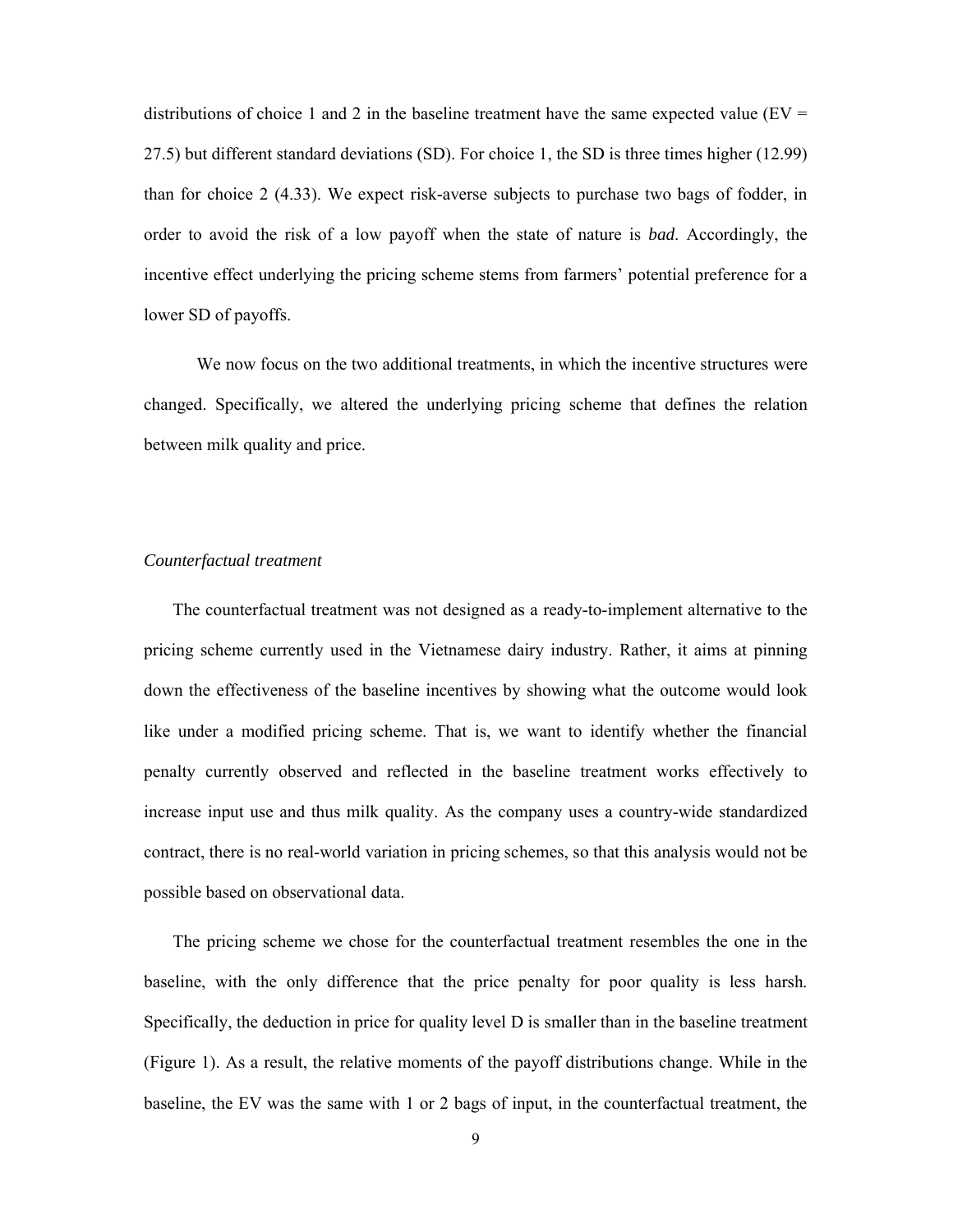EV is higher with 1 bag (Table 1). Hence, choosing 2 bags over 1 bag to keep the SD lower now requires giving up some EV. With this modification, any differences in input choice between the baseline and counterfactual treatments can be attributed to the stronger price penalty in the baseline scheme.

#### *Bonus treatment*

Next, we introduce an additional positive financial incentive. In the bonus treatment, a reward was paid for constantly high input use and resulting excellent output quality. The financial incentive in the bonus treatment addresses the dissatisfaction with the existing pricing system, which farmers expressed during interviews carried out before the experiment. Farmers consider it imbalanced that there are harsh deductions for poor quality, but no rewards for excellent quality. In the bonus treatment, we used the baseline pricing scheme, but announced and paid an extra 10,000 VDN when milk of quality level A was delivered in two consecutive rounds. This changed the incentive structure fundamentally. While in the baseline scenario only a negative financial incentive in the form of price deductions was employed, in the bonus treatment we added a positive financial incentive in the form of a conditional bonus payment. Andreoni et al. (2003) have shown in a laboratory setting that a combination of bonus and penalty can lead to a higher degree of cooperation than if only one of the incentive instruments is present.

The comparison of choices in the bonus and baseline treatments reveals if the additional bonus encourages subjects to choose higher input levels. We acknowledge that this comparison involves a change in more than one moment of the payoff distribution (Table 1), which makes it more difficult to identify the exact cause of observed behavioral change. An alternative would have been to raise the base price, but explorative discussions with company representatives revealed that this would not be a realistic option. On the other hand, a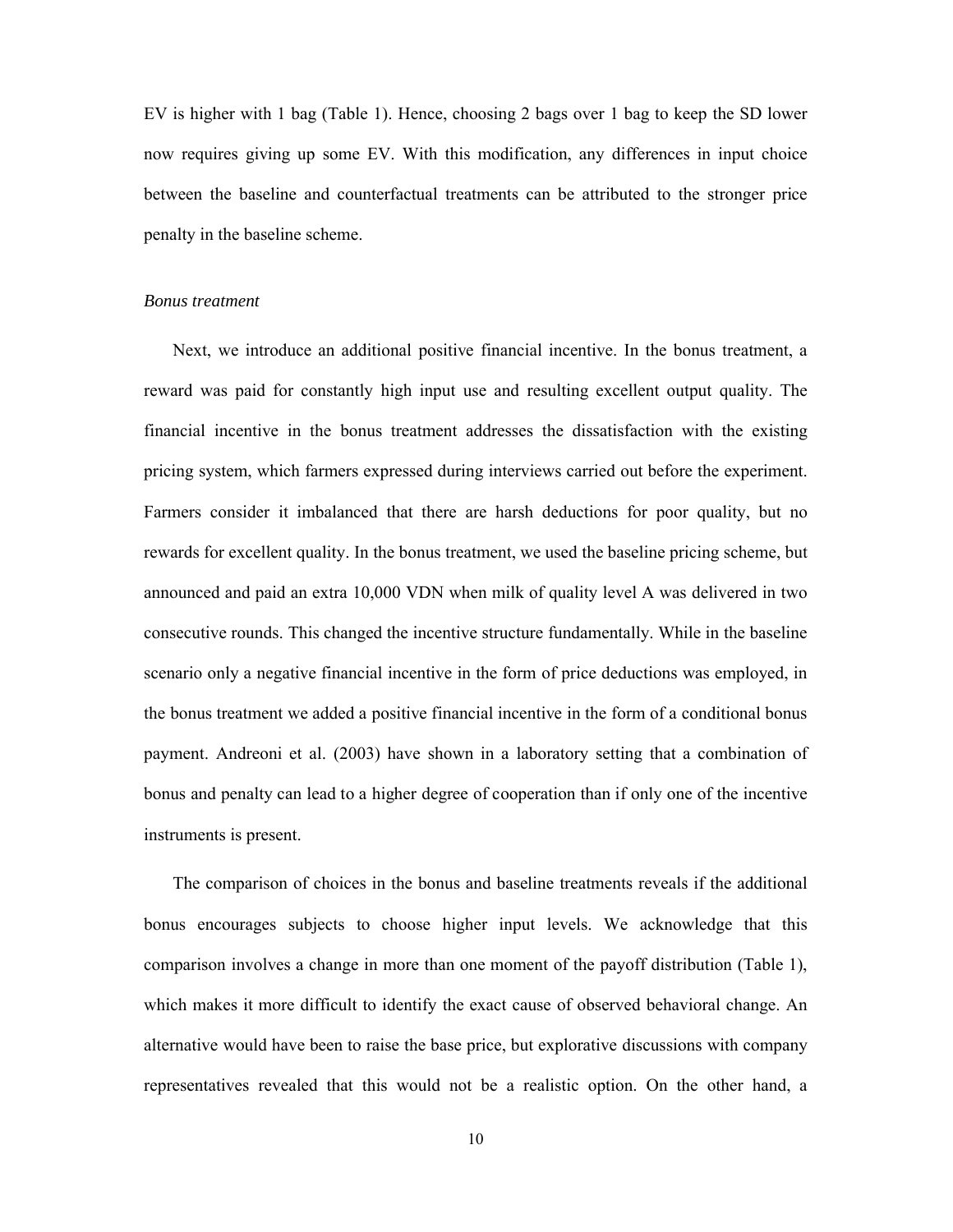conditional bonus payment might be considered in reality. It should be noted that the level of the bonus chosen in the experiment is probably higher than what a company would be willing to pay. Given the limited number of subjects and treatments, we decided to calibrate the bonus at an upper boundary. If subjects are not driven into higher input use by a bonus payment of this size, smaller premiums would probably be even less effective.

Our experimental design does not allow testing for fairness and reciprocity that may affect cooperation, as suggested by a growing body of literature in this field (Fehr and Schmidt, 2006; Subramanian and Qaim, 2011). This could potentially be relevant to our study given farmers' claim that the current contract is biased towards the processing company. Furthermore, it should be noted that the dairy contract in our case was a fixed price contract. Laboratory experiments have revealed that other contract forms, such as tournaments, can be powerful instruments to induce effort and have potentially positive features such as riskshifting (Knoeber and Thurman, 1994; Wu and Roe, 2005).

#### *Additional details on design*

We close this subsection on experimental design by mentioning three additional points. First, a between-subject design was implemented, implying that each subject was exposed to one treatment only. Hence, the choice task was identical in each of the five rounds, ensuring that no treatment ordering effects confound the analysis (Harrison et al., 2005). Second, in designing the experiment we took into account that presentation of highly abstract and complex decision tasks may confuse subjects with limited numerical skills (Dave et al., 2010). The strong framing in terms of dairy farming and the comparably low complexity of the choice between gambles with identical probabilities leads to a simple task interface, which in our view is appropriate for the subject pool of Vietnamese dairy farmers.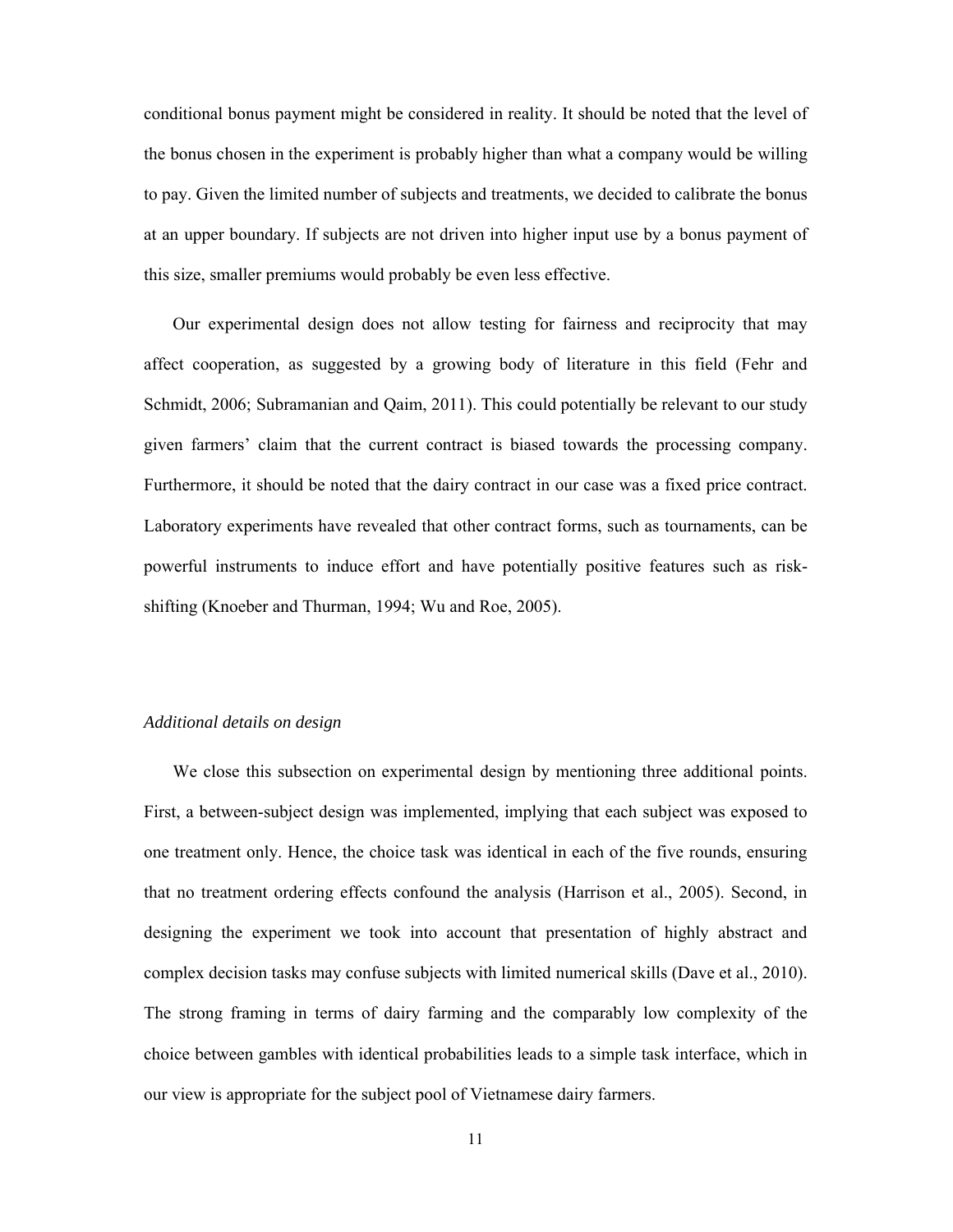Third, while Tanaka et al. (2010) conducted experiments in Vietnam that included a series of lotteries involving both losses and gains, we decided to use lotteries with gains (or zero payoff) only. This is comparable to Lybbert's (2006) experiment with Indian farmers and other studies where subjects are endowed at the beginning of the experiment and may lose only little money of this endowment in a given round. While this may not provide exactly the same incentive structure as in real-world situations, where farmers may incur losses after risky decisions, we note that it is the relative treatment effect that we are mainly interested in. This should be unaffected, because we compare treatments that all do not allow losses beyond the initial endowment.

#### *3.2 Sample selection and sample characteristics*

For the experiment we collaborated with Vietnam's largest dairy company. This company provided a complete list of 402 dairy farmers currently contracted in Long An and Tien Giang, two provinces south of Ho-Chi-Minh-City (HCMC). These provinces are representative dairy producing regions in Vietnam. More than two-thirds of Vietnam's total dairy population is held in the greater HCMC area (USDA, 2011). Milk production takes place on small farms. The average herd size in the sample is 7.8 heads, including cows, heifers, bulls, and calves. The animals are mostly crossbreeds of high-yielding Holstein-Friesian and local races. They are held in cowsheds year-round where they are fed with a ration of own-produced forage and purchased components such as concentrate and mineral fodder. The milk yield per cow (4,000 to 4,500 kg per annum) is considerably lower than in developed countries, mostly due to poor herd management practices and suboptimal feeding.

Milk produced on the farms is not directly delivered to dairy plants in HCMC but is channeled through milk collection centers (MCCs) located in the vicinity of the farms.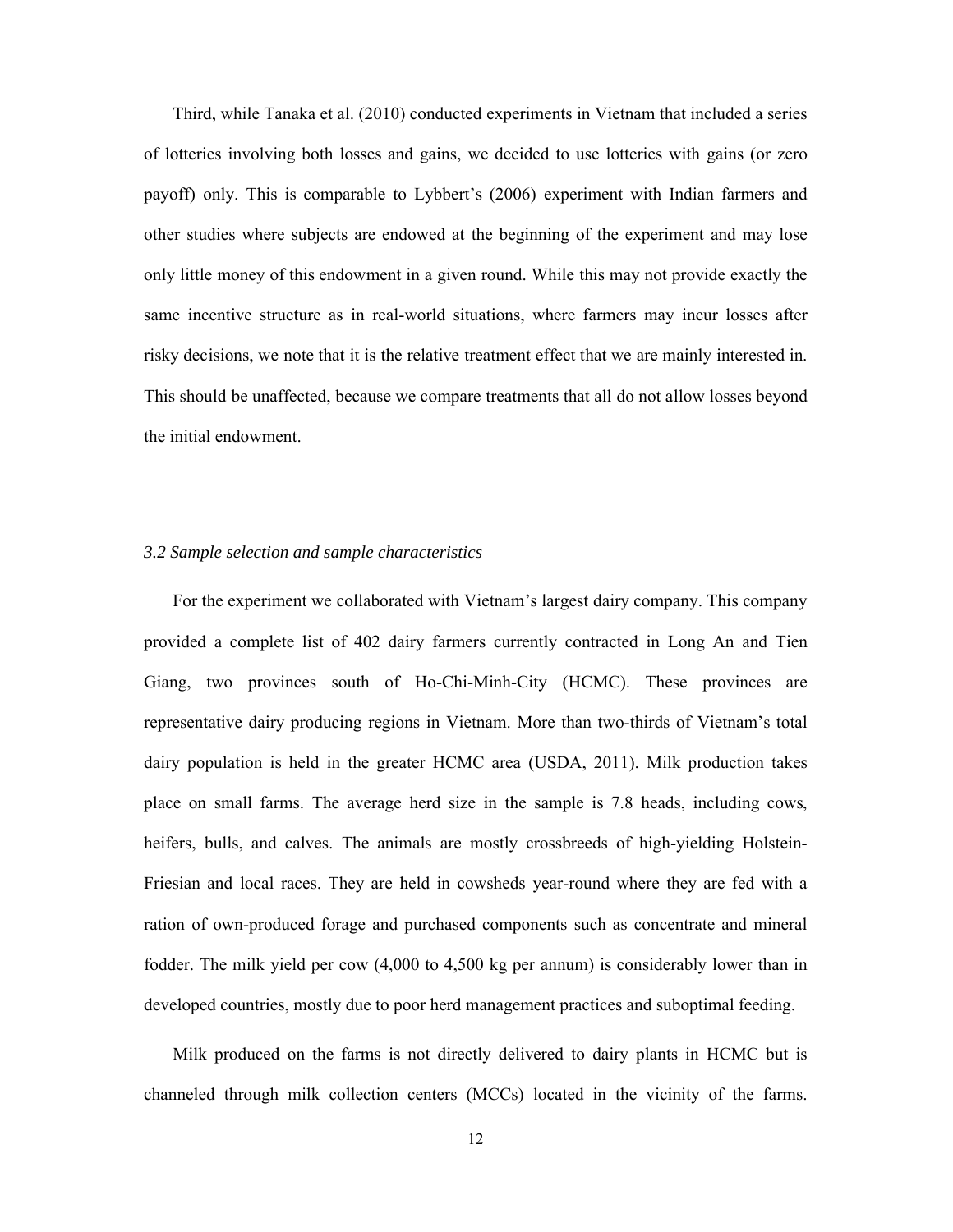Roughly 100 farmers are grouped into an MCC, usually operated on commission by a private entrepreneur. Three of the four MCCs in the target region are geographically clustered, while the fourth is located around 50 km north-west of this cluster. We found significant differences in terms of some farm characteristics (e.g. herd size, milk quantity and quality) between producers delivering to different MCCs, which may be due to unobservable factors. For the three geographically clustered MCCs, farmers can choose freely where to deliver their milk. Anecdotal evidence suggests that this decision does not only depend on distance, but also on factors such as trust towards the manager of a particular MCC.

Employing factorial design, we generated treatment groups with the same average characteristics before implementing the experiment. We decided to pool farmers from all four MCCs. Out of the population of 402 farmers, we randomly sampled 205, who were then randomly assigned to one of the three treatments (baseline, counterfactual, and bonus). All sample farmers were visited in their homes for a comprehensive household survey using a structured questionnaire prior to the experiment (see subsection 4.1).

#### *3.3 Implementation and procedures*

We chose a large public gathering hall in the city of Long An as the venue for the experimental sessions. Long An is the capital city of Long An province and is located 50 km south of HCMC. All randomly selected farmers received a written invitation one week before the experiment was conducted. Farmers located close to the venue used their motorcycles to participate in the experiment, while a bus shuttle was installed for participants located further away. The public gathering hall was sufficiently large to allow wide spacing between participants. To ensure privacy during the decision-making process, the tables were equipped with voting boxes high enough to separate the subjects from each other.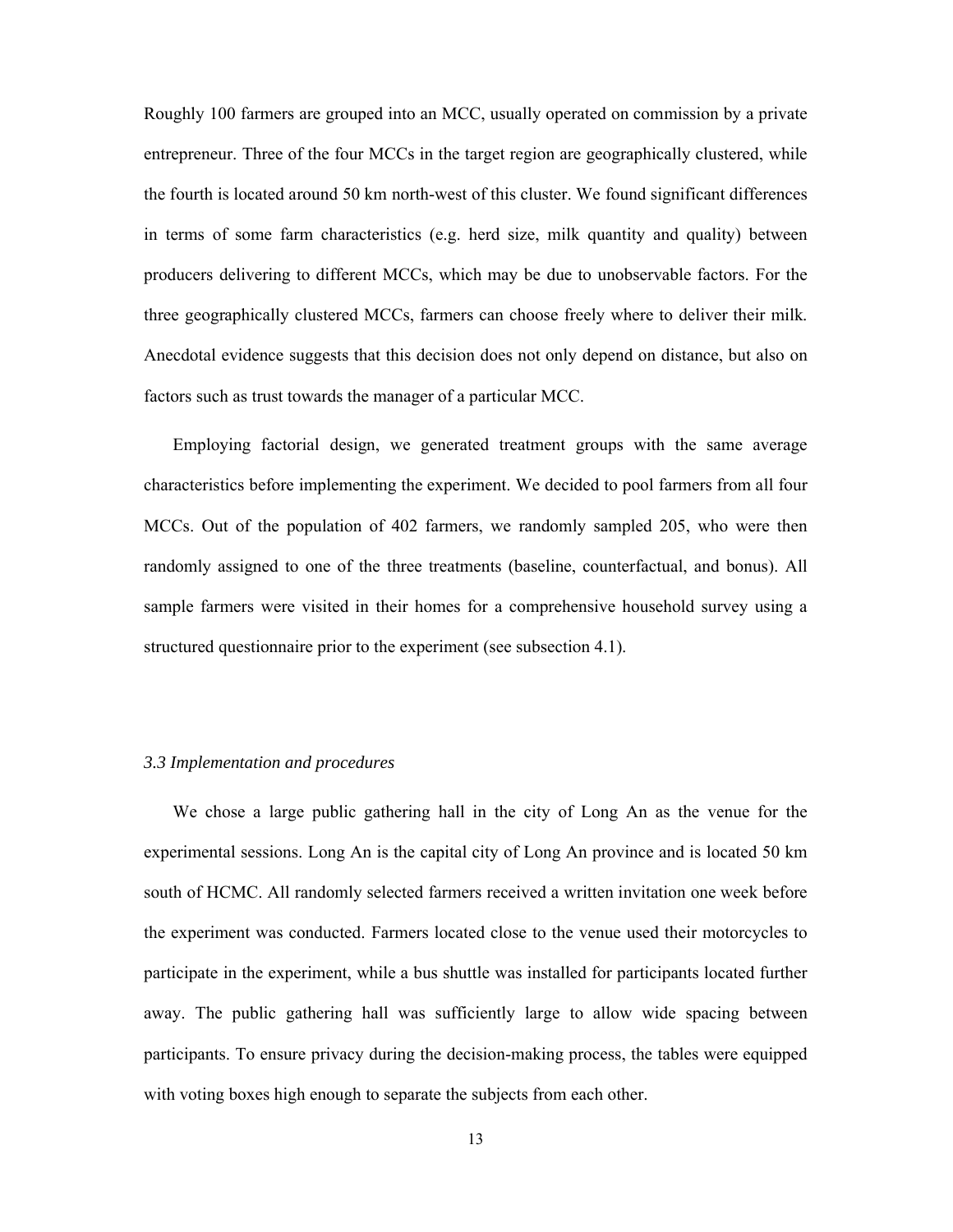The experiment comprised six sessions, which were conducted over the course of three days (one morning and one afternoon session on each day). Each farmer only participated in one of these sessions. Out of the six sessions, two followed the baseline, two the counterfactual, and two the bonus treatment protocol. In total, 185 of the 205 invited farmers showed up at the venue; hence, attrition was only 9 percent, suggesting high representativeness of the participants. Each session consisted of registration, instructions with trial rounds, five consecutive rounds of decision making, a short post-experiment survey, and payment. The average number of subjects per session was 31.

At the beginning of the first round, farmers received an envelope containing the initial endowment in cash. This money was used to make the input purchase decision by inserting the banknotes equivalent to the cost for the chosen input quantity into an envelope, which was then collected by the experimenters. Subsequently, the state of nature was determined by drawing colored chips from an urn that contained three blue and one red chips, representing *good* and *bad* conditions, respectively. The probability of the good event was kept constant at  $\rho = 0.75$  and was known to all subjects. There were two different controlled sequences (one for each session) of events, which were repeated in each of the three treatments. In the first sequence, events were drawn in the following order: *good-bad-good-good-bad*. In the second sequence, the order was slightly different: *good-good-bad-good-bad*. While the sequence of draws was random to the subjects, it was not random to the experimenters in that it was determined prior to the experiment.

Controlling the sequence of events had two major advantages. First, with only five rounds per session, and the probability of a good event of  $\rho = 0.75$ , purely stochastic on-site-draws of nature could have led to a situation where only very few or no bad events happened in a specific session. Through pre-drawn sequences, we could ensure a certain number of bad events and thus variation in the five-round spell. Second, we increased comparability between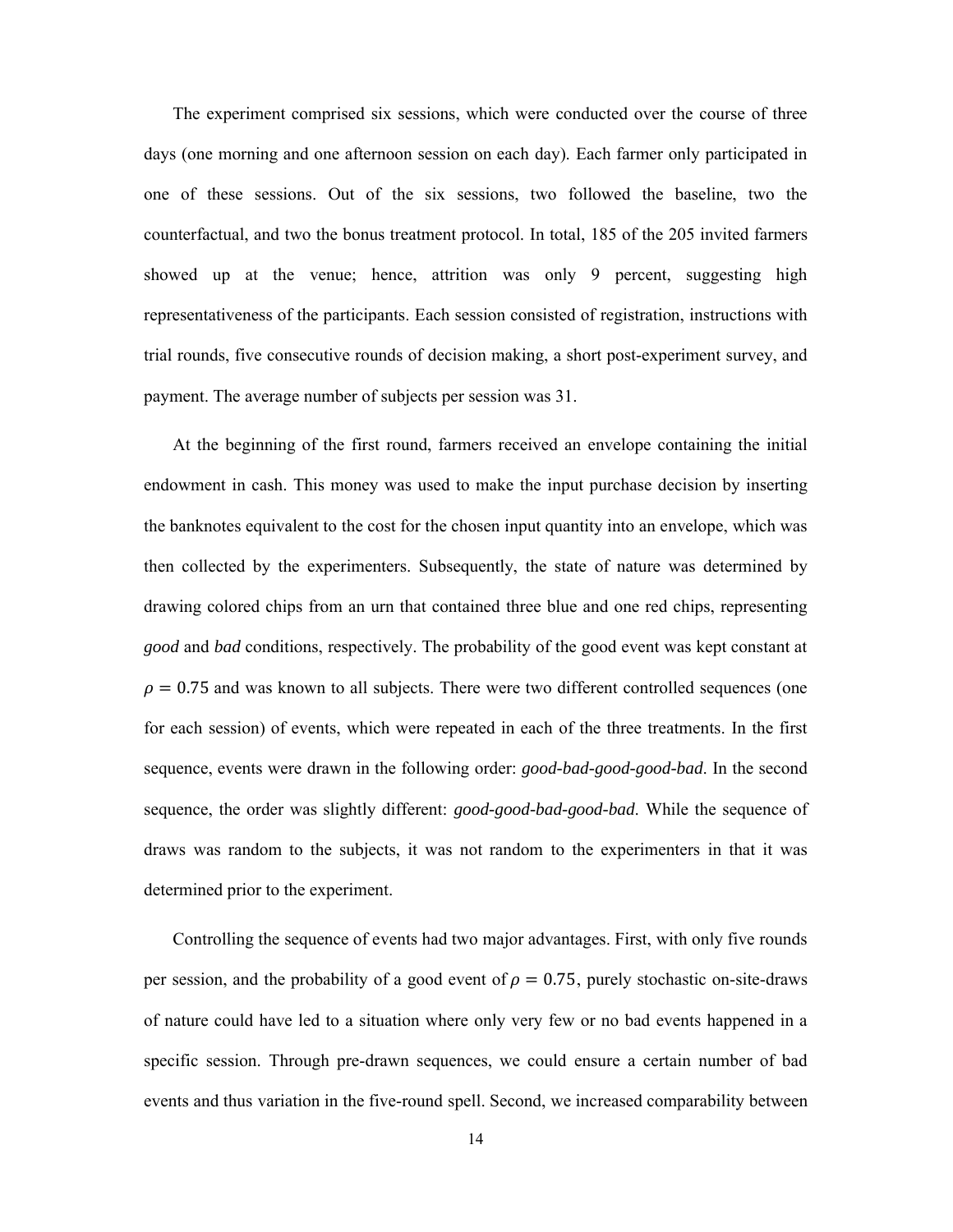treatments. Given that the series of events was the same in each of the treatments, the treatment effect can be identified by comparing the outcomes without controlling for differences in realizations of states of nature. This would have been necessary if the realization of events was truly random and subjects maintained a heuristic understanding of probabilities (e.g. Hill and Viceisza, 2012). None of the subjects raised any concerns about randomness, so we do not expect that risk is confounded with issues of trust.

After the state of nature was determined, the individual payoffs were computed based on the revenue resulting from farmers' choice and the fixed cost of production. The resulting cash payoffs were placed in an envelope and redistributed to the individual farmer. Each round's payoff and the sum of payoffs from previous rounds could then be reinvested by purchasing input bags at the beginning of the following round. On average, farmers earned 129,800 VDN (roughly USD 7.40) through participating in the experiment (varying from 90,000 to 150,000 VDN), which is equivalent to two daily wages for unskilled labor.

### **4. Empirical strategy and comparative analysis**

 $\overline{a}$ 

Given the random assignment of the treatment status, the local average treatment effects are explored for those experimental subjects that attended the experiment by (a) comparing mean input levels between the treatments and (b) regressing chosen input quantities on treatment dummies and other covariates, including socio-economic characteristics collected in the household survey.<sup>7</sup>

 $<sup>7</sup>$  Participation in the experiment was voluntary, so selection bias might play a certain role. Yet, given the high</sup> show-up rate of over 90 percent, such bias—if existent—will be very small. In the subsequent analysis, we estimate the local average treatment effect for compliers participating in the experiment.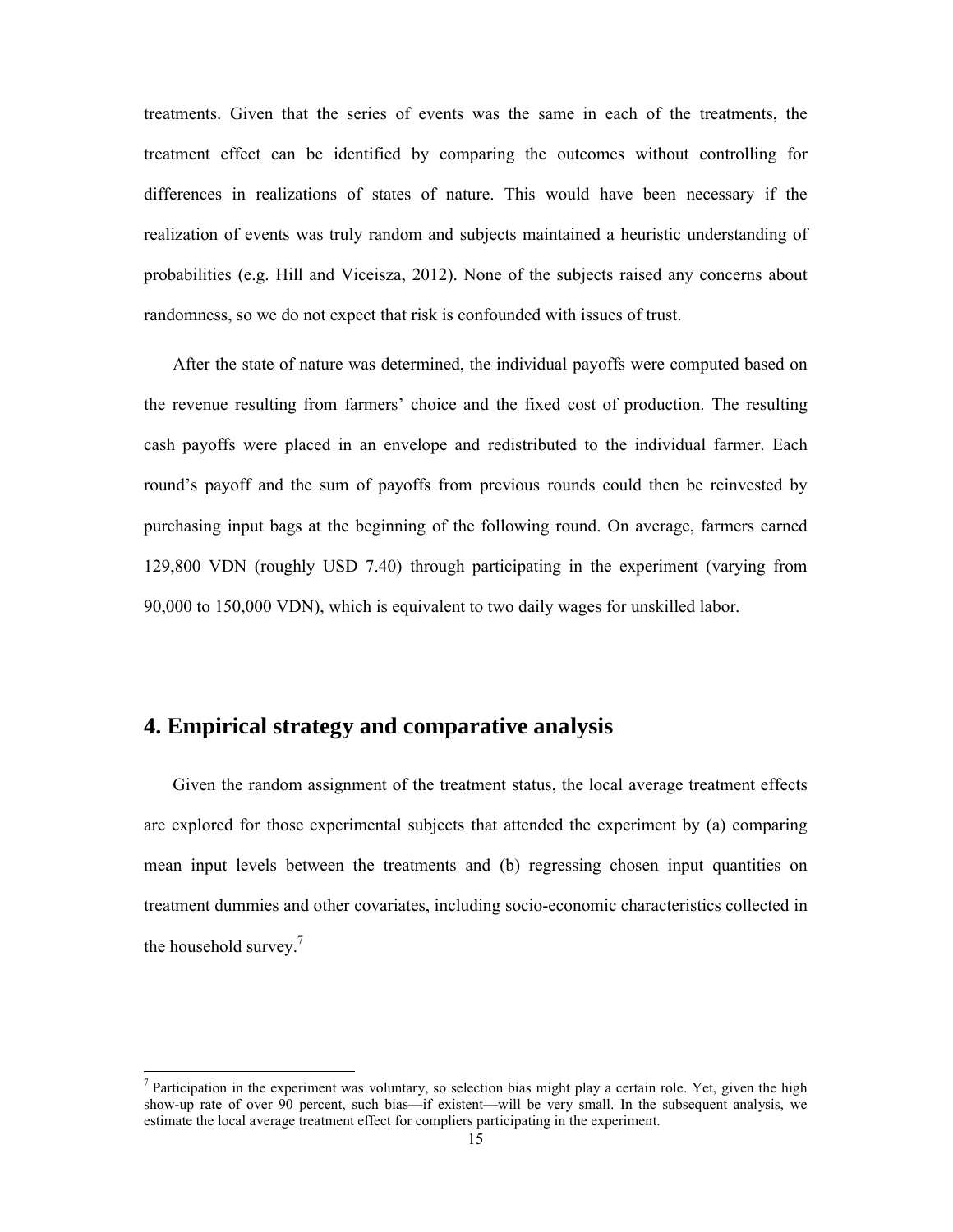#### *4.1 Survey data*

The household survey was conducted in April/May 2009, two months before the experiment was run. Demographic and socio-economic data were collected, including age, gender, education, and income-generating activities of household members, as well as ownership of assets. Moreover, information on individual characteristics like altruism, trust, time preferences, and risk preferences was elicited. To capture altruism and trust levels, we included questions on whether interviewees gave money or would lend money to other farmers. Further, respondents had to rate the statement "the dairy company is trustworthy" on a Likert scale.<sup>8</sup> Time preferences were captured as interest rates at which farmers were willing to postpone receiving a certain amount of money for three months. To elicit risk preferences, we included a Binswanger (1980) lottery in which interviewees had to choose between risky gambles.<sup>9</sup>

#### *4.2 Randomization*

1

The random assignment of experimental subjects led to treatment groups that were generally balanced with respect to most demographic and socio-economic variables (Table 2). However, subjects in the bonus treatment tend to have less experience in dairy farming than their peers in the baseline and counterfactual groups. We also observe that subjects in the baseline group were more trustful but less wealthy than subjects in the counterfactual treatment. Despite these slight differences (which are random and non-systematic), the random assignment led to comparable treatment groups.

<sup>8</sup> Interviewees had to rate this statement on a four-point scale ("very much agree", "agree", "disagree", "very much disagree"; the option "I don't know" was also included). We collapsed the responses into a dummy taking the value 1 if farmers opted for "agree" or "very much agree", and 0 otherwise.

<sup>9</sup> Interviewees had to choose between five gambles with increasing SD of the payoff distributions (the probability of winning the higher prize was the same in each gamble). Accordingly, the variable takes the value 1 if farmers were risk averse and higher values if farmers were less risk averse (with 5 as upper bound).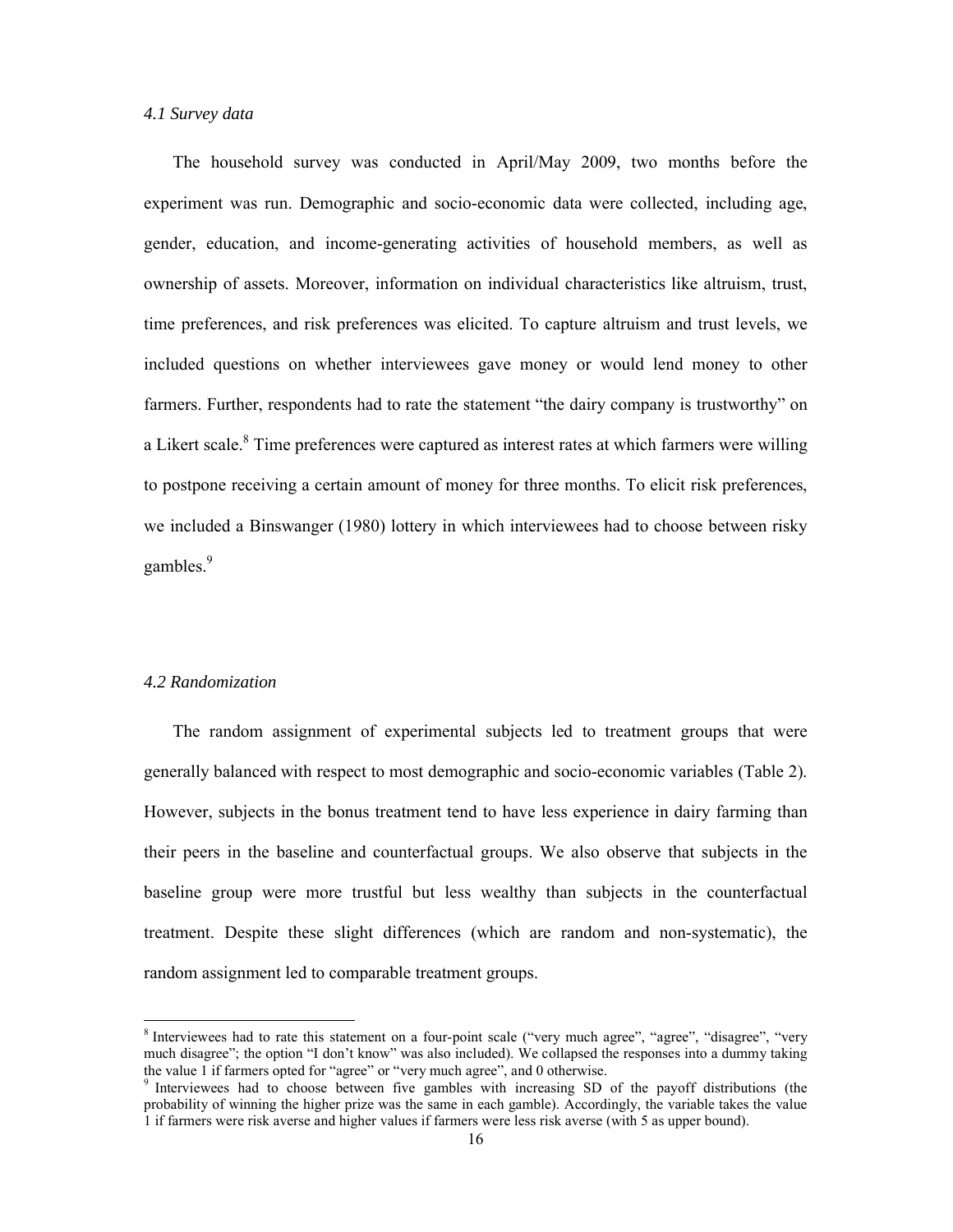#### *4.3 Comparative analysis*

Mean values of the choice variable in the experiment (number of purchased input bags) are shown in Table 3 for the three treatments. The average choice over five rounds was 1.652 bags in the baseline treatment, while it was lower in the counterfactual treatment and higher in the bonus treatment. All differences are statistically significant. These comparisons imply two important but preliminary results in terms of the contract designs we are testing: First, the difference in input choice between the baseline and counterfactual scenario shows that the baseline pricing scheme, which mimics the financial incentives currently provided by the company, is effective in driving farmers into higher input use. Second, the average input quantity increases significantly when the penalty for low quality underlying the baseline specification is complemented with a bonus for consistent high quality.

Further, the results provide insights into the risk preferences of our subjects. The payoffs in the baseline treatment were calibrated such that risk-neutral subjects would be indifferent between choosing 1 or 2 bags of input (see Table 1 and subsection 3.1). Consequently, the mean choice should asymptotically converge to 1.5, given enough observations. However, the observed mean choice in the baseline treatment is significantly larger than 1.5 (at 1 percent error rate), suggesting that farmers were not indifferent but preferred to choose 2 bags (which represents the gamble with lower SD of the payoff distribution). The results of the counterfactual treatment underpin these findings. In this treatment, risk-neutral subjects would be expected to prefer buying 1 bag to realize the highest EV of the payoff distribution. However, we observe a significantly larger average choice (1.41). Subjects chose more bags, giving up some EV for a lower SD, suggesting a considerable level of risk aversion.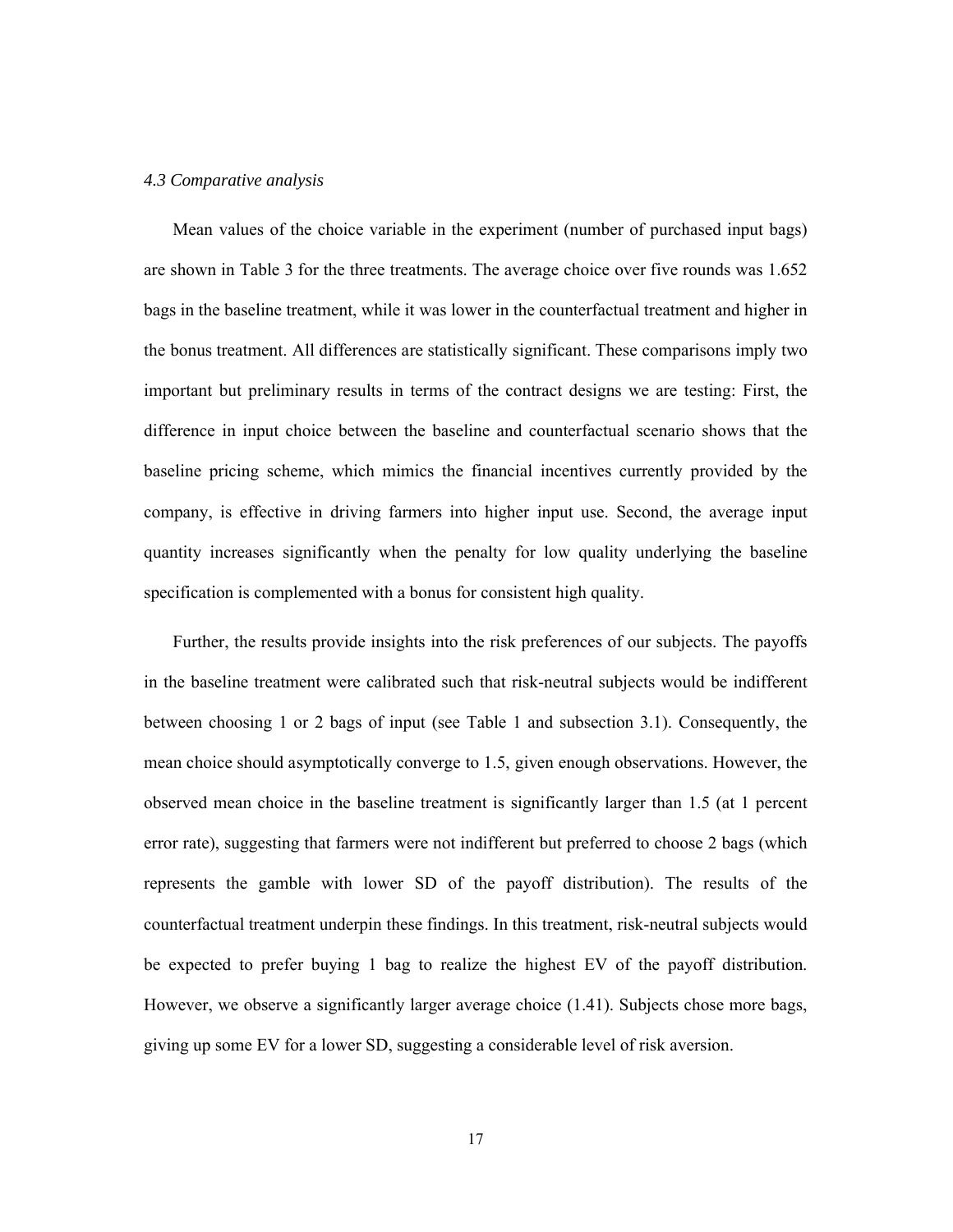These descriptive results are preliminary due to potentially confounding factors such as the statistically significant differences in characteristics between treatment groups or round and session effects. Therefore, we employ a regression framework, controlling for such confounding factors. Moreover, with suitable regression model specifications we can investigate potential mechanisms driving the observed input decisions.

#### *4.4 Regression analysis*

For the regression analysis, we use input choice as dependent variable. By design this is restricted to integers between 0 and 2. To account for the left and right censoring of the dependent variable, we employ a Tobit model with the following specification:

$$
y = \alpha + \beta T + \gamma X + \delta X T + \vartheta Z + \sigma Z T + \varepsilon,\tag{3}
$$

where the dependent variable *y* is the number of purchased input bags in a given round, *T* is a vector of treatment dummies, and *X* is a vector of control variables. *X* includes experimentspecific variables such as round and session dummies, as well as household and individual characteristics for which we found differences in mean values between treatment groups.

In subsequent specifications, we introduce a vector *Z*, which comprises additional sociodemographic variables. *Z* can also help to explain some of the mechanisms that may drive farmers' input purchase decisions, e.g. risk preferences. As explained, we measure risk aversion through a Binswanger lottery. As an alternative, we test proxy variables such as wealth levels in lieu of actual risk preferences. Selected variables of *X* and *Z* are also interacted with *T*. The interaction terms allow us to analyze heterogeneous treatment effects;  $\epsilon$  is the random error term.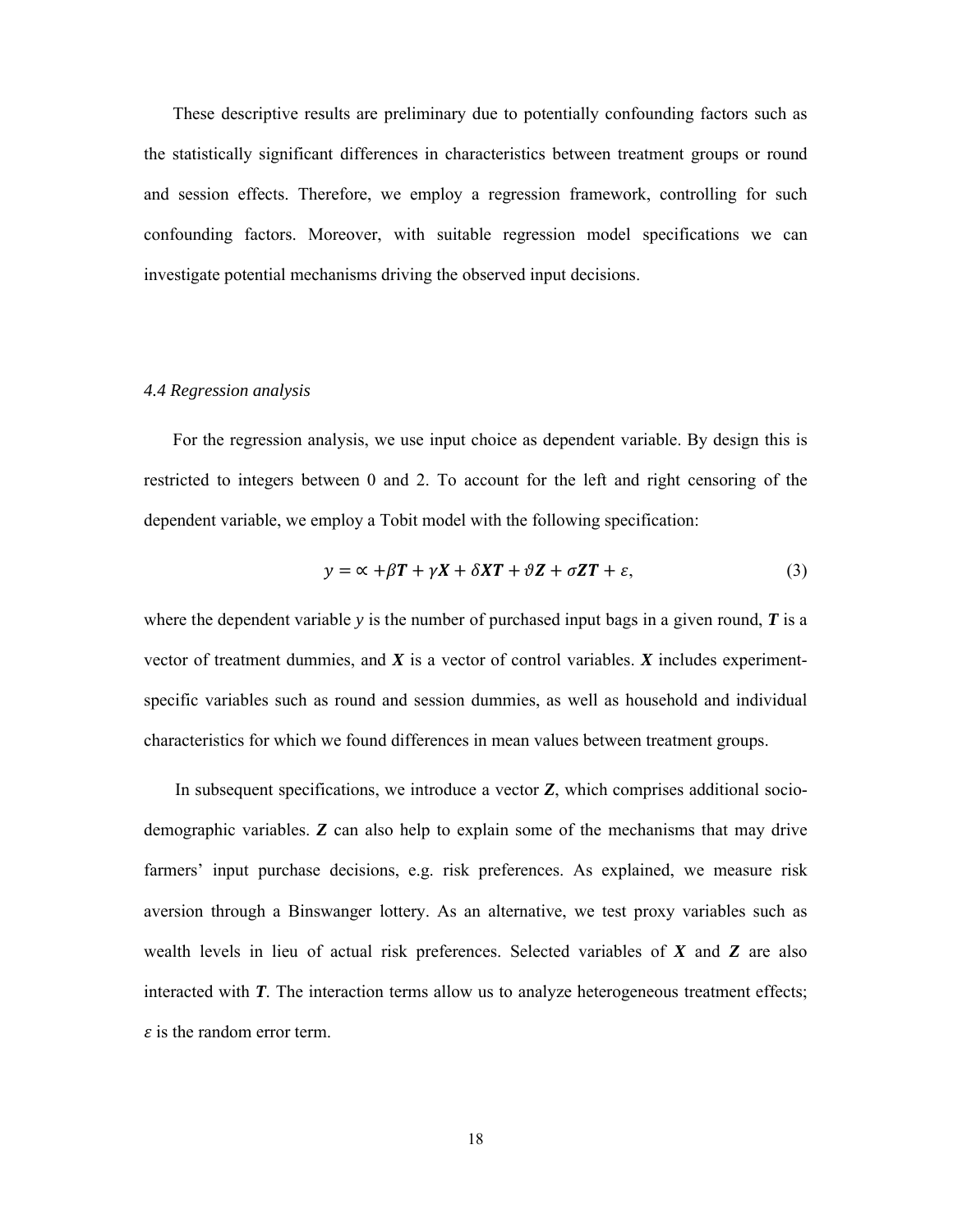To exploit the panel structure of the experimental data, with several rounds of decision making, we use a random effects longitudinal Tobit model. This takes into account that each subject was only exposed to one treatment, that is, the treatment effects can only be identified across groups, not across time (experimental rounds).

### **5. Regression results**

l,

The regression results are depicted in Table  $4<sup>10</sup>$  Model (I) is a simple specification, which only includes the treatment dummies for the counterfactual and bonus treatments (the baseline treatment is the reference). The treatment effect is negative (positive) and significant for the counterfactual (bonus) dummy. This confirms the results from the comparative analysis, namely that the harsh price penalty for low quality milk in the baseline increases input use, and that this effect can be further strengthened through an additional bonus.

In model (II) we add a set of binary variables to control for session (morning or afternoon) and round-specific factors. The subjects' ability to understand the rules of the game may also play a role. In the short post-experiment survey, farmers had to answer a simple question of understanding. Based on this, we constructed the dummy 'misunderstanding of instructions', which takes the value 1 if this question was not correctly answered. Further, we control for the previously discussed differences in farm and household characteristics between treatment groups.

The results for model (II) in Table 4 show that the treatment effects remain robust; for the bonus treatment, the effect even increases in magnitude. The session effect is not significant,

 $10$  The number of observations varies slightly between different model specifications. The reason is that in some cases, the person participating in the experiment was a household member other than the respondent in the preceding survey (e.g. the survey respondent was sick at the time of the experiment). For regressions with individual-specific covariates from the survey, these cases had to be dropped.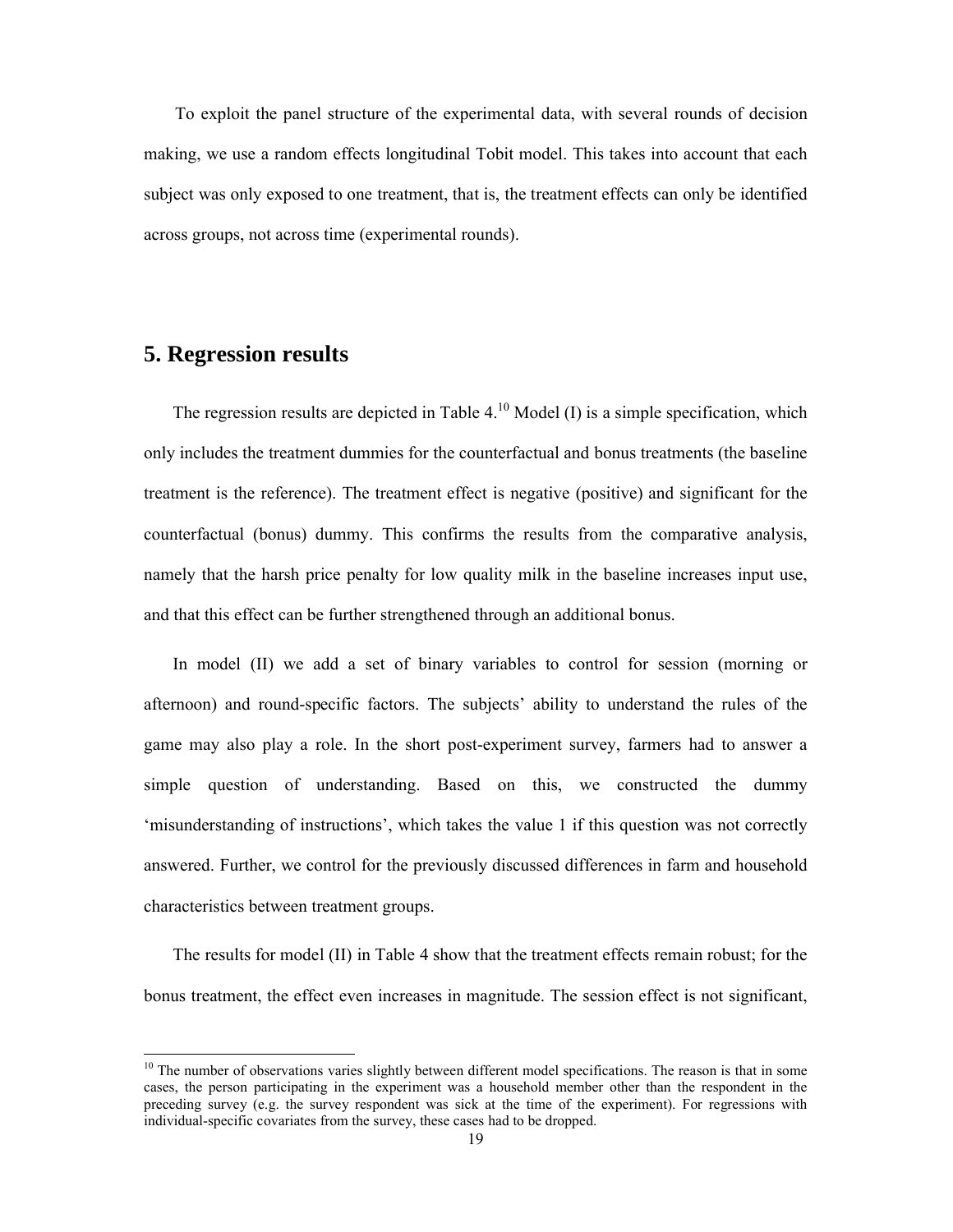although the interaction terms suggest that the impact of the bonus was lower in afternoon sessions. The coefficients of the dummies for later rounds are positive and significant, implying that farmers' willingness to invest in inputs increased over time. This may be due to learning effects. End-of-game effects may also play a role, although farmers did not know the exact number of rounds to play before the game actually ended. The results further show that subjects who had difficulties to understand the rules of the game purchased significantly fewer bags of input, which is plausible. The positive coefficient of concentrate use shows that farmers who purchase more fodder in reality also purchased a larger number of bags in the experiment. This is a welcome finding, as it confirms that the experimental framing was realistic. To some extent, the positive correlation might also be driven by habit, that is, farmers who have the habit of purchasing more fodder in reality will follow this heuristic in the experiment as well (e.g. Dorfman and Karali, 2010). Finally, subjects with more experience in dairy farming tend to purchase more input bags.

In model (III) we include additional variables that capture household demographic factors. Again, the treatment effects remain robust. Being female and being older seem to have negative impacts on input purchases. The risk literature suggests that women and older individuals often tend to be more risk averse (Eckel and Grossman, 2008). Hence, our results may surprise, given that the input in the experiment is risk reducing. One possible explanation is that the mineral fodder was regarded as a new and risky technology by some.

#### *Role of risk preferences*

The comparative analysis showed that a few subjects preferred gambles with lower SD, even giving up higher EV of an alternative gamble. This suggests that farmers are risk averse. To explore further whether risk aversion explains the observed behavior, we test different measures of risk preferences. Two different variables are proposed and tested. First, a variable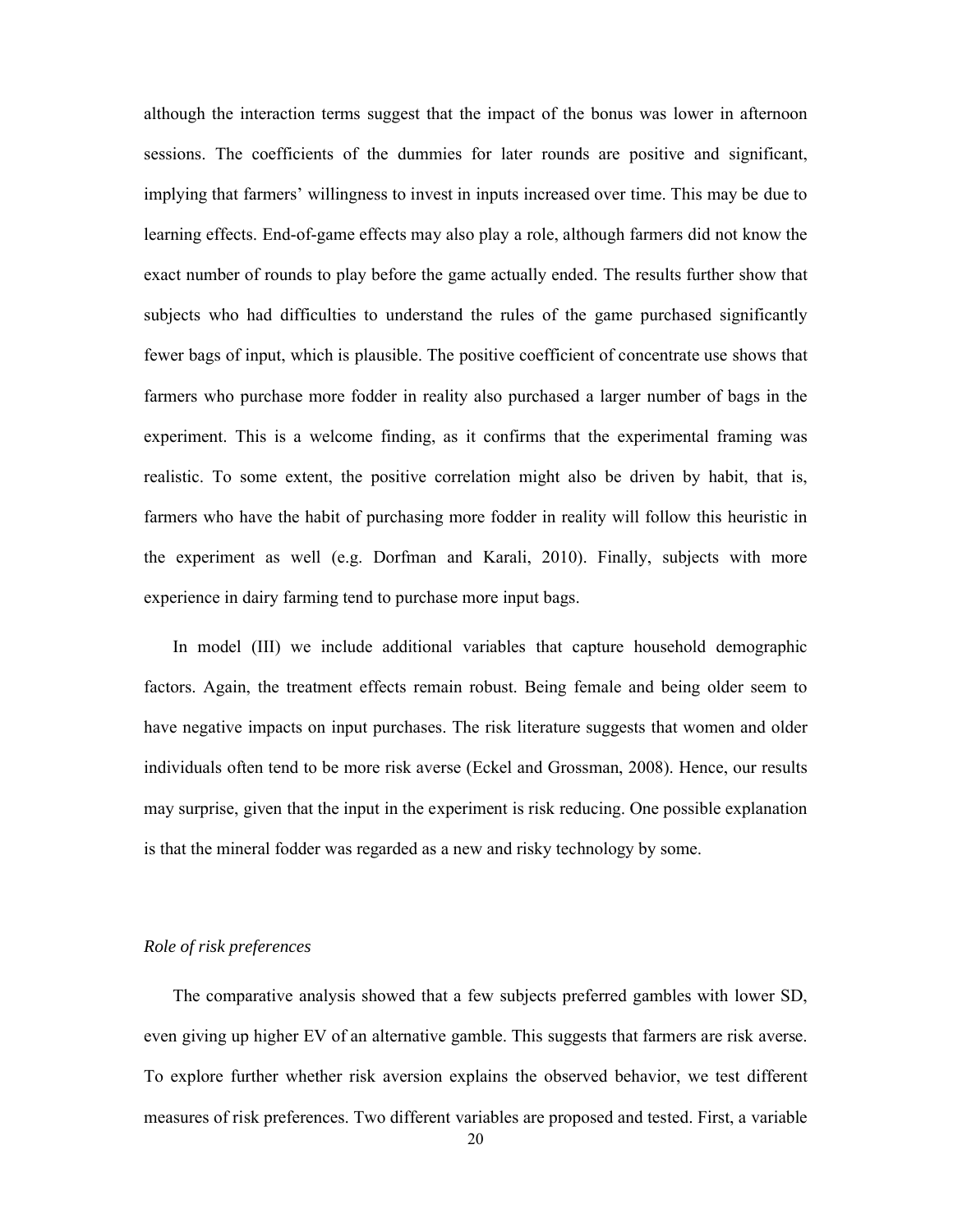directly capturing risk aversion with a Binswanger lottery (see also subsection 4.1), and second, a variable that proxies risk preferences by using individual wealth levels in the experiment. Wealth levels are measured as lagged profit, that is, profit realized in the previous round.<sup>11</sup> We also interact both variables with the treatment dummies. The socio-demographic control variables that were added in model (III) are now dropped, since the inclusion of age, gender, and asset endowment might absorb some variation in risk preferences (Morgan and Winship, 2007).

In model (IV) the direct risk preference measure is included. Risk aversion does not seem to affect input choice significantly. One possible explanation may lie in data quality, as the variation in risk aversion seems to be relatively low. In the survey, 60 percent of the respondents opted for the least risky gamble, only 5 percent opted for the riskiest alternative. In model (V) the indirect risk preference measure (lagged profit) is used instead. Lagged profit has a positive and significant effect on input choice. Subjects who realized higher profits in the previous round tend to invest more. Besides risk preferences, this behavior might be caused by liquidity considerations: subjects purchase more inputs when they are less financially constrained. Interacting lagged profit with the treatment dummies shows that the positive effect of internal wealth disappears in the bonus treatment. If the results from model (V) are compared to those of model (III) in which total asset endowment—certainly also a wealth measure, but being external to the experiment—was included, the opposite effect of wealth can be observed. Higher asset endowment goes along with a slightly lower input choice in the experiment, reinforcing the argument of subjects' liquidity considerations.

 $\overline{a}$ 

<sup>&</sup>lt;sup>11</sup> For the first round in each experimental session, we use the stochastic initial endowment.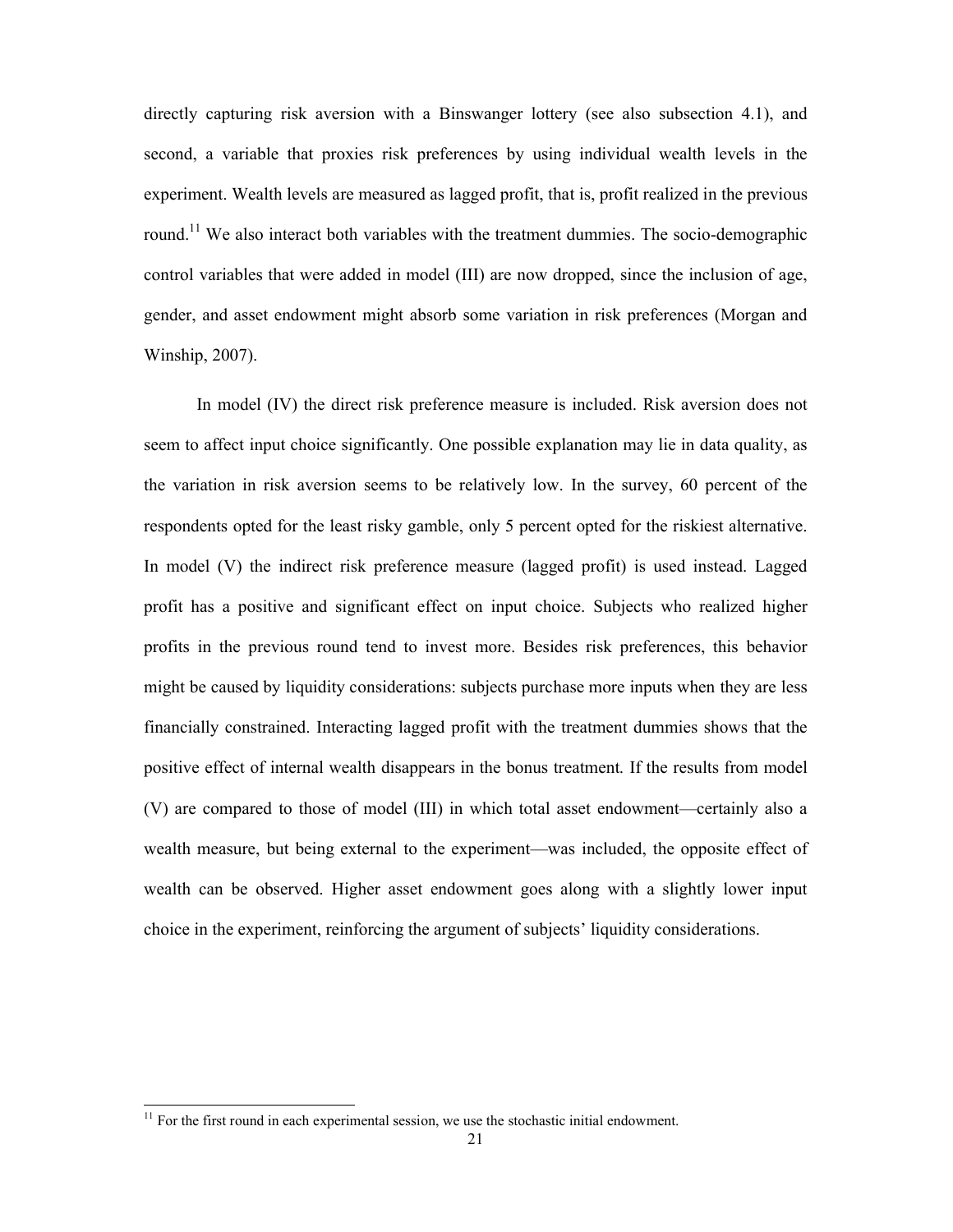### **6. Conclusion**

Modern and more integrated supply chains for high-value agricultural products are gaining in importance in many developing countries. These supply chains often involve contractual arrangements between agribusiness companies and farmers. Whether smallholders can successfully participate in and benefit from contract schemes depends on many factors. One important question is how well they meet specific quality requirements. If smallholders tend to produce lower quality, companies will search for alternatives, such as sourcing raw material from larger farms or engaging in primary production themselves. This could entail further marginalization of small-scale producers. Farmers' behavior and performance depend on abilities and incentive structures, which can be influenced through contracts. There is substantial empirical evidence on the structure of contractual arrangements in developing countries and incentive instruments such as monitoring, input control, provision of credit, and extension. However, relatively little is known about suitable designs of financial incentives in a smallholder context.

We conducted a framed field experiment with Vietnamese dairy farmers to better understand the relationships between contractual pricing schemes, input use, and output quality. The experimental data were complemented with socio-economic data from a household survey. The production contract, which is currently used in Vietnam, builds on strong price penalties for lower quality milk. Our results confirm that this is an effective instrument to incentivize higher input use among farmers. Providing a bonus payment for consistent high quality further increases input use. But obviously a bonus payment would entail additional costs for the buying company. The amount of bonus in the experiment was effective but relatively large. A somewhat lower bonus or some form of targeting may also work potentially. In the end, it remains an empirical question whether the marginal benefits for the company can over-compensate the marginal costs of the bonus payment under real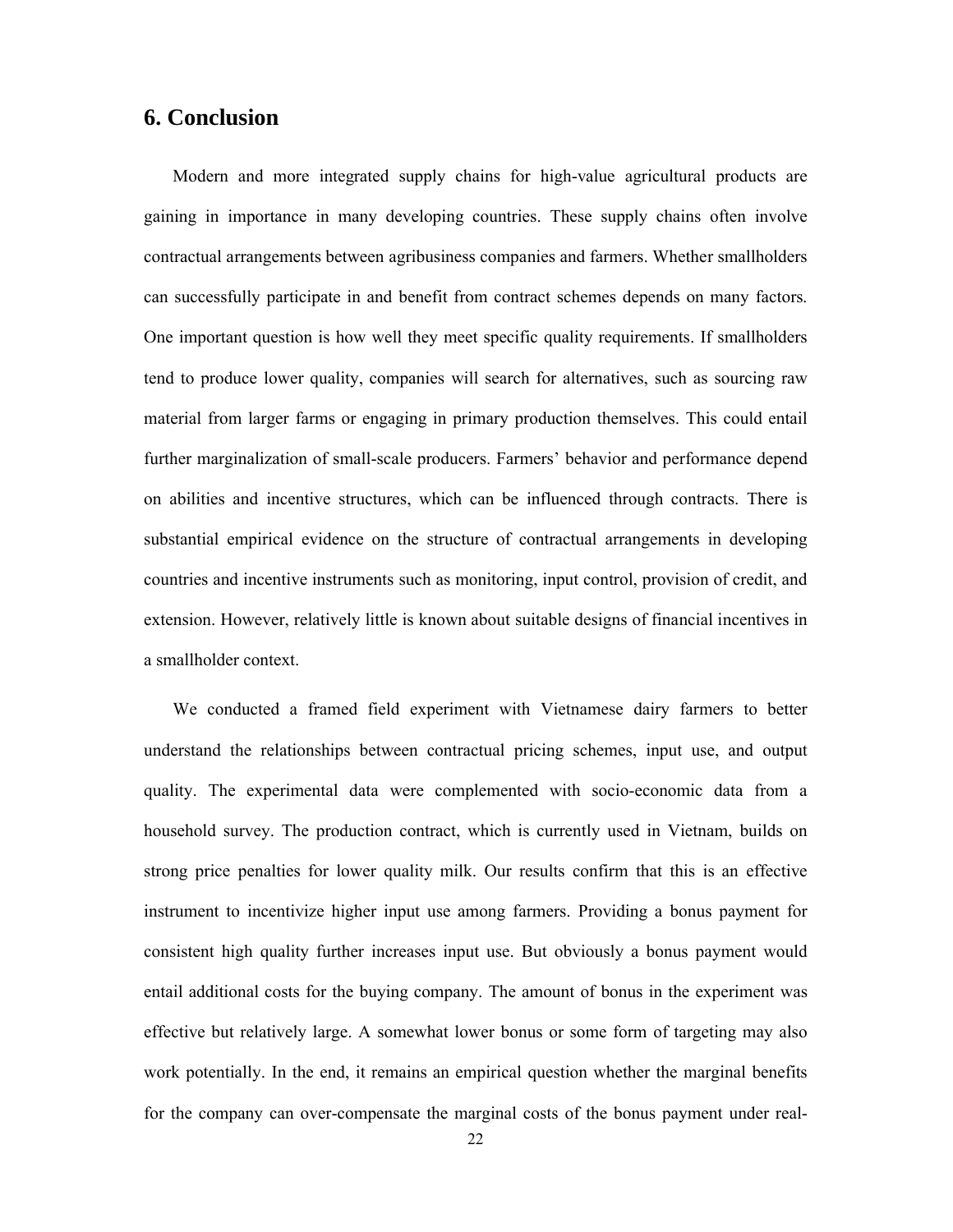world conditions. This depends on the supply response of farmers and the value that the company attributes to increases in quality, which is hard to analyze in framed field experiments.

A contract design that relies only on price penalties as an incentive to produce high quality is typical for a monopsonistic situation. In Vietnam, dairy farmers hardly have options to sell their milk outside the contract. They also incur relationship-specific investments, so that their bargaining power is limited. This may be a favorable situation for the buying company in the short run. But there could be a downside from a more dynamic perspective. If farmers are threatened into high input use by harsh price penalties, their cost of production may increase. In agricultural markets where margins for sellers are low, heavily investing in variable risk-reducing inputs may potentially strain the capacity to invest in longer term upgrading of the enterprise. This is especially true among smallholder farmers, who are often liquidity-constrained. Thus, through harsh negative incentives, the contracting company might stifle future growth of its supplier base. This may result in stagnating productivity among contract farms, obstructing potentials for reduced transaction costs in the future.

While our results may be transferable to markets similar to the Vietnamese dairy sector, we acknowledge that in situations without a monopsony, contracts may be less biased towards the buyer. When farmers are able to transport their produce to the main centers of demand, they may have a choice between different buyers. This is likely for products that are less perishable than milk or are harvested only once or twice a year, so that lower transport and transaction costs are involved. The Vietnamese dairy sector is not yet a mature industry, implying that some regions, where milk production is possible, have not been developed by multiple buyers. Hence the observed monopsony situation may be temporary. Increasing competition between buyers may also lead to altering contract designs.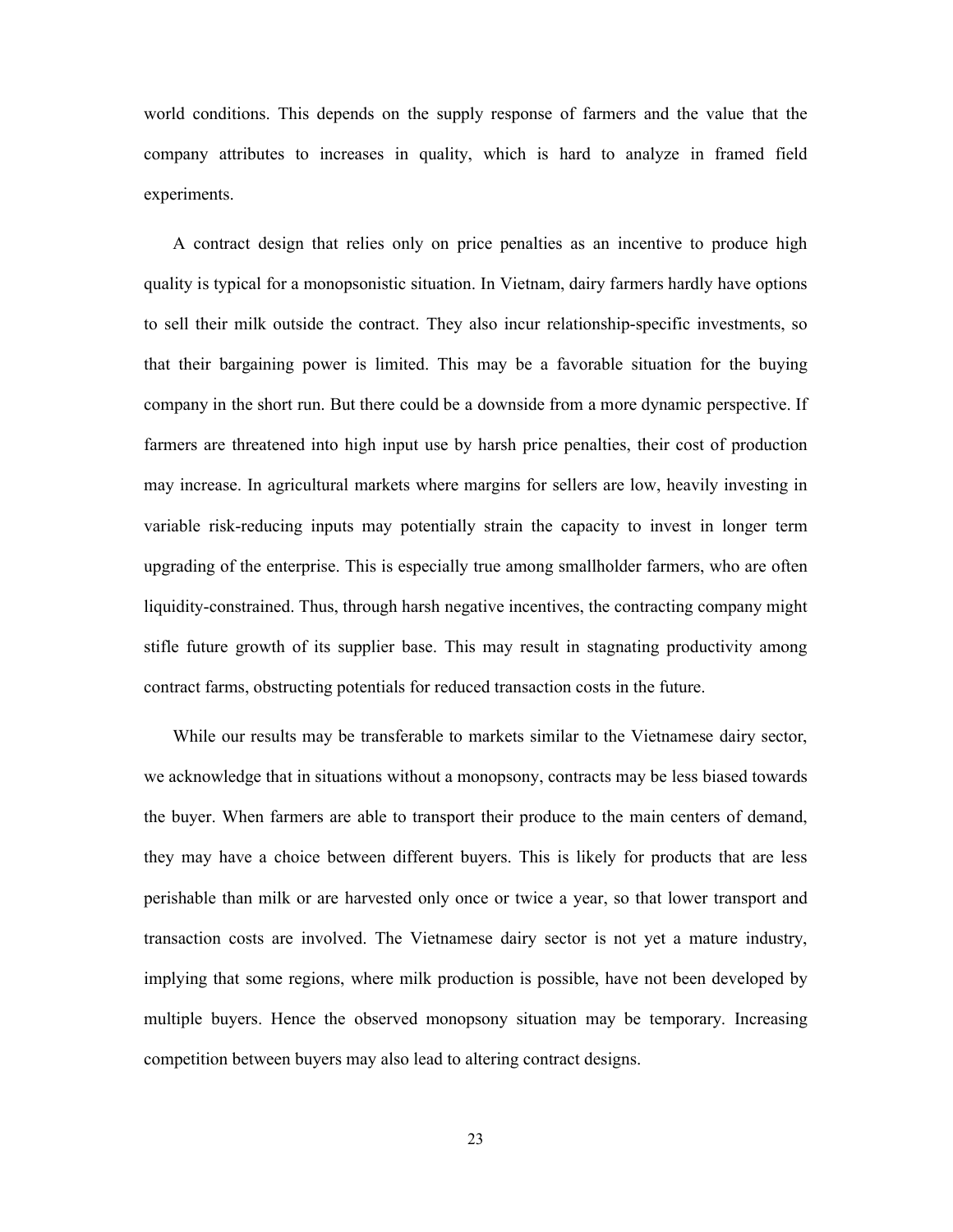## **Acknowledgements**

This research was financially supported by the German Ministry for Economic Cooperation and Development (BMZ). The authors thank Holger Seebens, Le Thi Phi Van and Tran Thu Trang for their assistance. We are grateful for valuable comments received from three anonymous reviewers of this journal.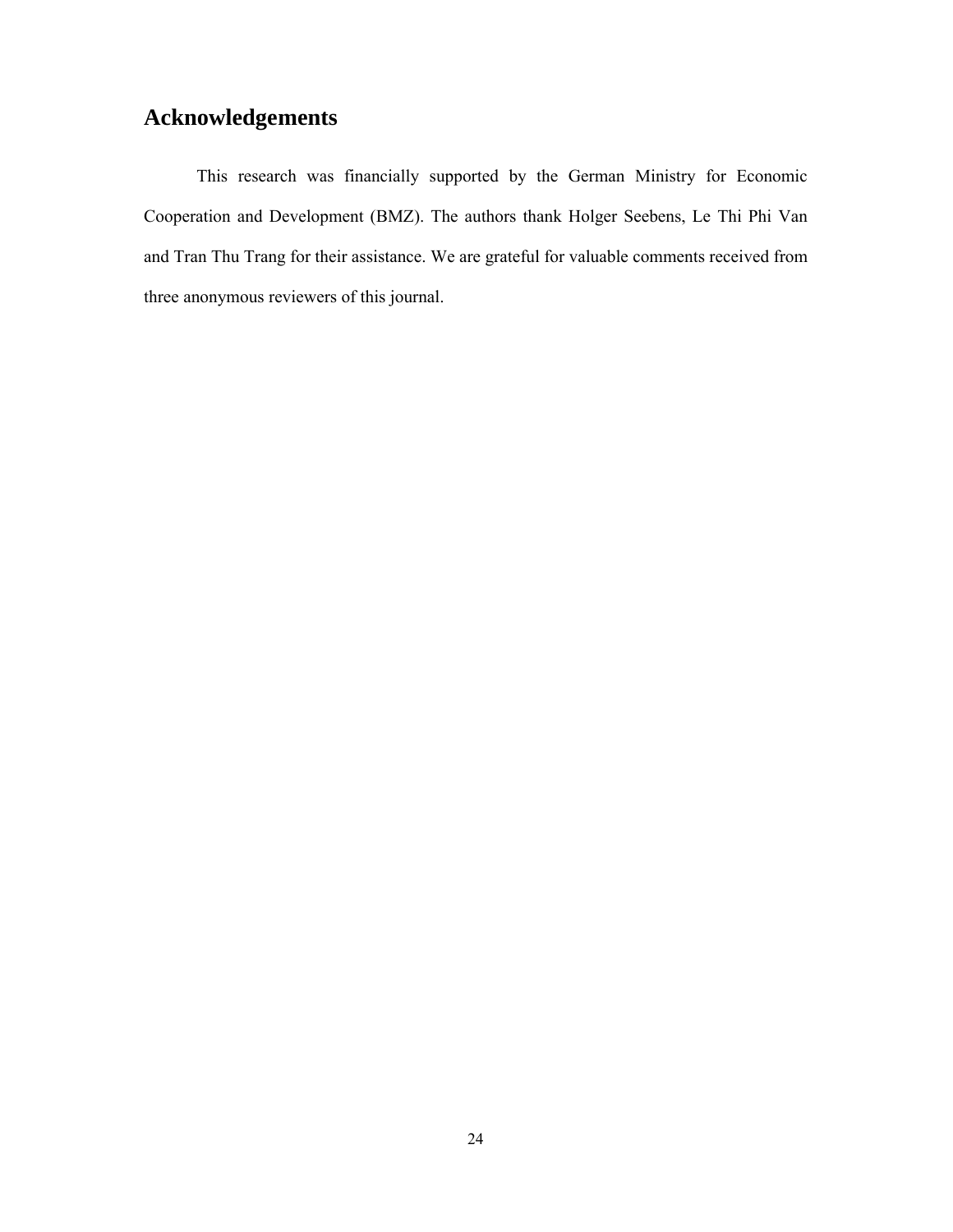### **References**

Alexander, C., Goodhue, R.E., Rausser, G. C., 2007. Do incentives for quality matter? J Agric. Appl. Econ. 39, 1–15

Andreoni, J., Harbaugh, W., Vesterlund, L., 2003. The carrot and stick: Rewards, punishment, and cooperation. Am. Econ. Rev. 93, 893–902

Barrett, C.B., Bachke, M.E., Bellemare, M.F., Michelson, H.C., Narayanan, S., Walker, T.F., 2012. Smallholder participation in contract farming: Comparative evidence from five countries. World Dev., 40, 715–730

Bellemare, M.F., 2010. Agricultural extension and imperfect supervision in contract farming: evidence from Madagascar. Agric. Econ. 41, 507–517

Bellemare, M.F., 2012. As you sow, so shall you reap: The welfare impacts of contract farming. World Dev. 40, 1418–1434

Binswanger, H., 1980. Attitudes towards risk: Experimental measurement in rural India. Am. J. Agric. Econ. 62, 395–407

Birthal, P. S., Joshi, P.K., Gulati, A., 2005. Vertical coordination in high-value commodities: Implications for smallholders. MTID Discussion Paper 85, International Food Policy Research Institute, Washington D.C., USA

Bull, C., Schotter, A., Weigelt, K., 1987.Tournaments and piece rates: An experimental study. J Pol. Econ. 95, 1–33

Claypool, L.L., 1984. Concerns and problems of cheese industry for milk quality and procurement—today and future. J Dairy Sc. 67, 2091–2094

Dave, C., Eckel, C.C., Johnson, C. A., Rojas, C., 2010. Eliciting risk preferences: When simple is better? J Risk and Uncert. 41, 219–243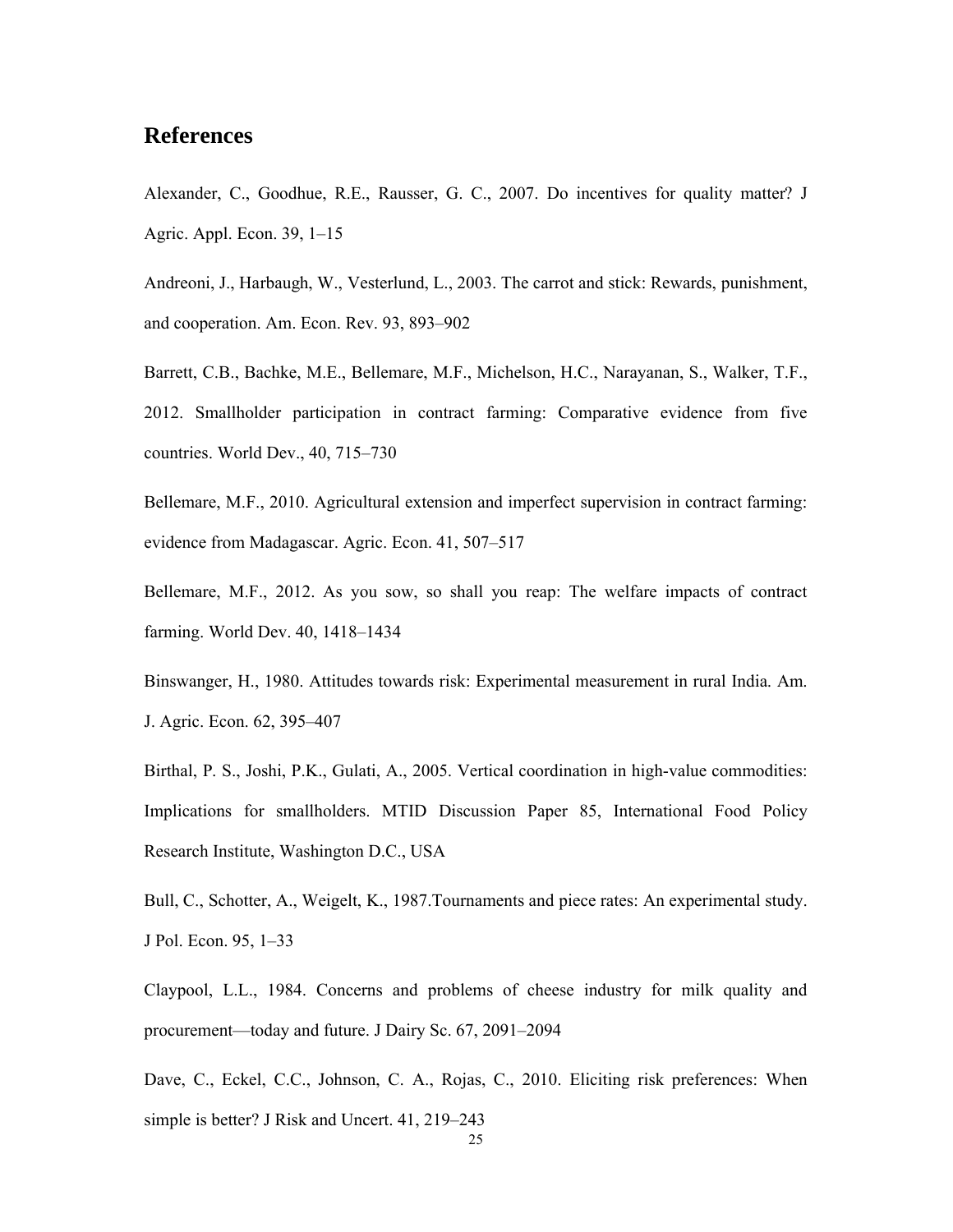Dorfman, J.H., Karali, B., 2010. Do farmers hedge optimally or by habit? A Bayesian partialadjustment model of farmer hedging. J Agric. Appl. Econ., 42: 791–803

Eckel, C.C., Grossman, P.J., 2008. Men, women and risk aversion: Experimental evidence. In: Handbook of Experimental Economics Results, Volume 1. North-Holland Publ., Amsterdam

Falkowski, J., 2012. Vertical coordination, access to capital, and producer loyalty in the Polish dairy sector. Agric. Econ 43, 155–164

Fehr, E., Schmidt, K.M., 2006. Fairness, reciprocity and altruism – Experimental evidence and new theories. In: Handbook of the Economics of Giving, Altruism and Reciprocity, Volume 1. North-Holland Publ., Amsterdam

Fischer, E., Qaim M., 2012. Linking smallholders to markets: Determinants and impacts of farmer collective action in Kenya. World Dev. 40, 1255–1268

Gale, F., Hu, D., 2009. Supply chain issues in China's milk adulteration incident. Paper presented at the IAAE Conference in Beijing, China, August 16–22

Ghatak, M., Pandey, P., 2000. Contract choice in agriculture with joint moral hazard in effort and risk. J. Dev. Econ. 63, 303–326

Goodhue, R.E., Heien, D.M., Lee, H., Sumner, D.A., 2004. Contracts and quality in the California winegrape industry. Rev. Industr. Org. 23, 267–282

Goodhue, R.E., Mohapatra, S., Rausser, G.C., 2010. Interactions between incentive instruments: Contracts and quality in processing tomatoes. Am. J. Agric. Econ. 92, 1283– 1293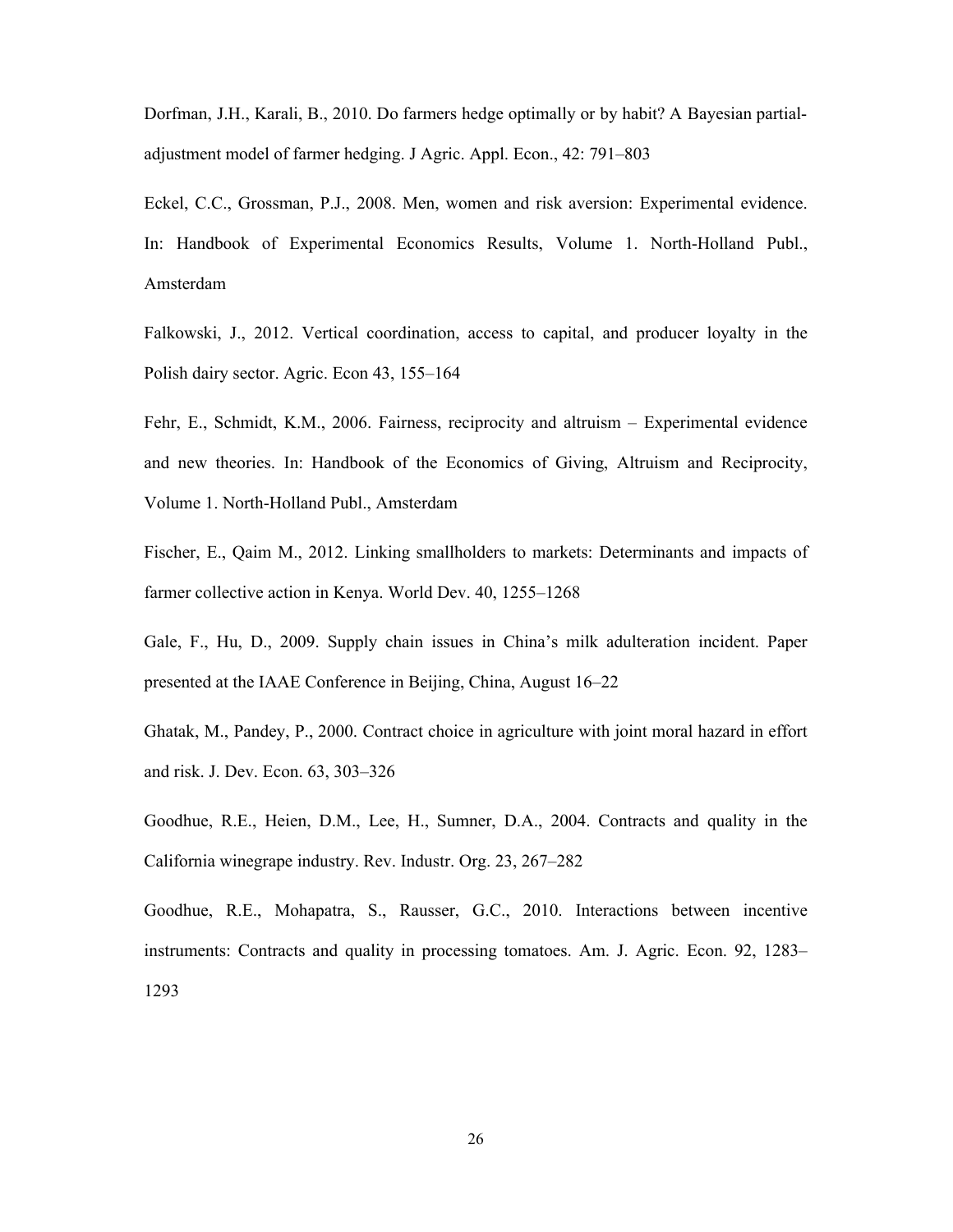Gow, H.R., Swinnen, J.F.M., 1998. Up- and downstream restructuring, foreign direct investment, and hold-up problems in agricultural transition. Europ. Rev. Agric. Econ. 25, 331–350

Harrison, G.W., List, J.A., 2004. Field experiments. J. Econ. Lit., 42, 1009–1055

Harrison, G.W., Johnson, E., McInnes, M., Rutström, E.E., 2005. Risk aversion and incentive effects: Comment. Am. Econ. Rev. 95, 897–901

Hill, R.V., Viceisza, A., 2012. A field experiment on the impact of weather shocks and insurance on risky investment. Exper. Econ. 15, 341–371

Hueth, B., Ligon, E., Wolf, S., Wu, S., 1999. Incentive instruments in fruit and vegetable contracts: Input control, monitoring, measuring, and price risk. Rev Agric. Econ. 21, 374–389

Key, N., Runsten, D., 1999. Contract farming, smallholders, and rural development in Latin America: the organization of agroprocessing firms and the scale of outgrower production. World Dev. 27, 381–401

Knoeber, C. R., Thurman, W. N., 1994. Testing the theory of tournaments: An empirical analysis of broiler production. J. Labor Econ. 12, 155–179

Lybbert, T.J., 2005. Indian farmers' valuation of yield distributions: Will poor farmers value 'pro-poor' seeds? Food Pol. 31, 415–441

Masakure, O., Henson, S., 2005. Why do small-scale producers choose to produce under contract? Lessons from nontraditional vegetable exports from Zimbabwe. World Dev. 33, 1721–1733

Minten, B., Randrianarison, L., Swinnen, J.F.M., 2009. Global retail and poor farmers: Evidence from Madagascar. World Dev. 37, 1728–1741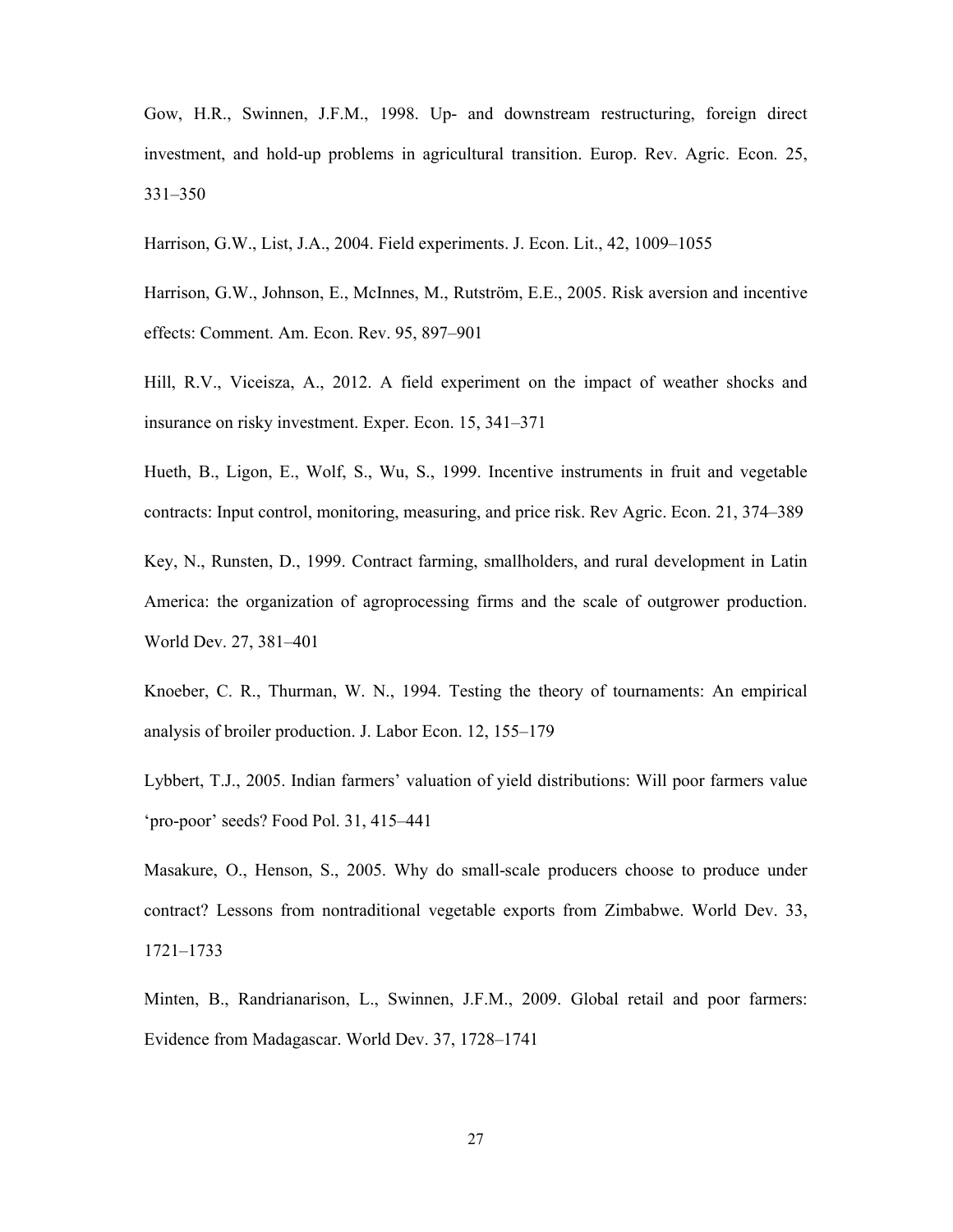Morgan, S., Winship, C. 2007. Counterfactuals and causal inference: Methods and principles for social research. Cambridge University Press, Cambridge

Poulton, C., Dorward, A., Kydd, J. 2010. The future of small farms: New directions for services, institutions, and intermediation, World Dev. 38, 1413–1428

Prendergast, C. 1999. The provision of incentives in firms. J. Econ. Lit. 37, 7–63

Rao, E.J.O., Qaim M. 2011. Supermarkets, farm household, and poverty: Insights from Kenya. World Dev. 39, 784–796

Rao, E.J.O., Brümmer, B., Qaim M. 2012. Farmer participation in supermarket channels, production technology, and efficiency: The case of vegetables in Kenya. Am. J. Agric. Econ. 94, 891–912

Reardon, T., Barrett, C.B., Berdegué, J.A., Swinnen, J.F.M., 2009. Agrifood industry transformation and small farmers in developing countries. World Dev. 37, 1717–1727

Roibas, D, Alvarez, A. 2012. The contribution of genetics to milk composition: evidence from Spain. Agric. Econ. 43, 133–141

Royer, A., 2011. Transaction costs in milk marketing: A comparison between Canada and Great Britain. Agric. Econ. 42, 171–182

Shaban, R.A., 1987. Testing between competing models of sharecropping. J. Pol. Econ., 95, 893–920

Schipmann, C., Qaim, M., 2011. Supply chain differentiation, contract agriculture, and farmers' marketing preferences: The case of sweet pepper in Thailand. Food Policy 36, 666– 676

Subramanian, A., Qaim, M. 2011. Interlocked village markets and trader idiosyncrasy in rural India. J. Agric. Econ. 62, 690–709.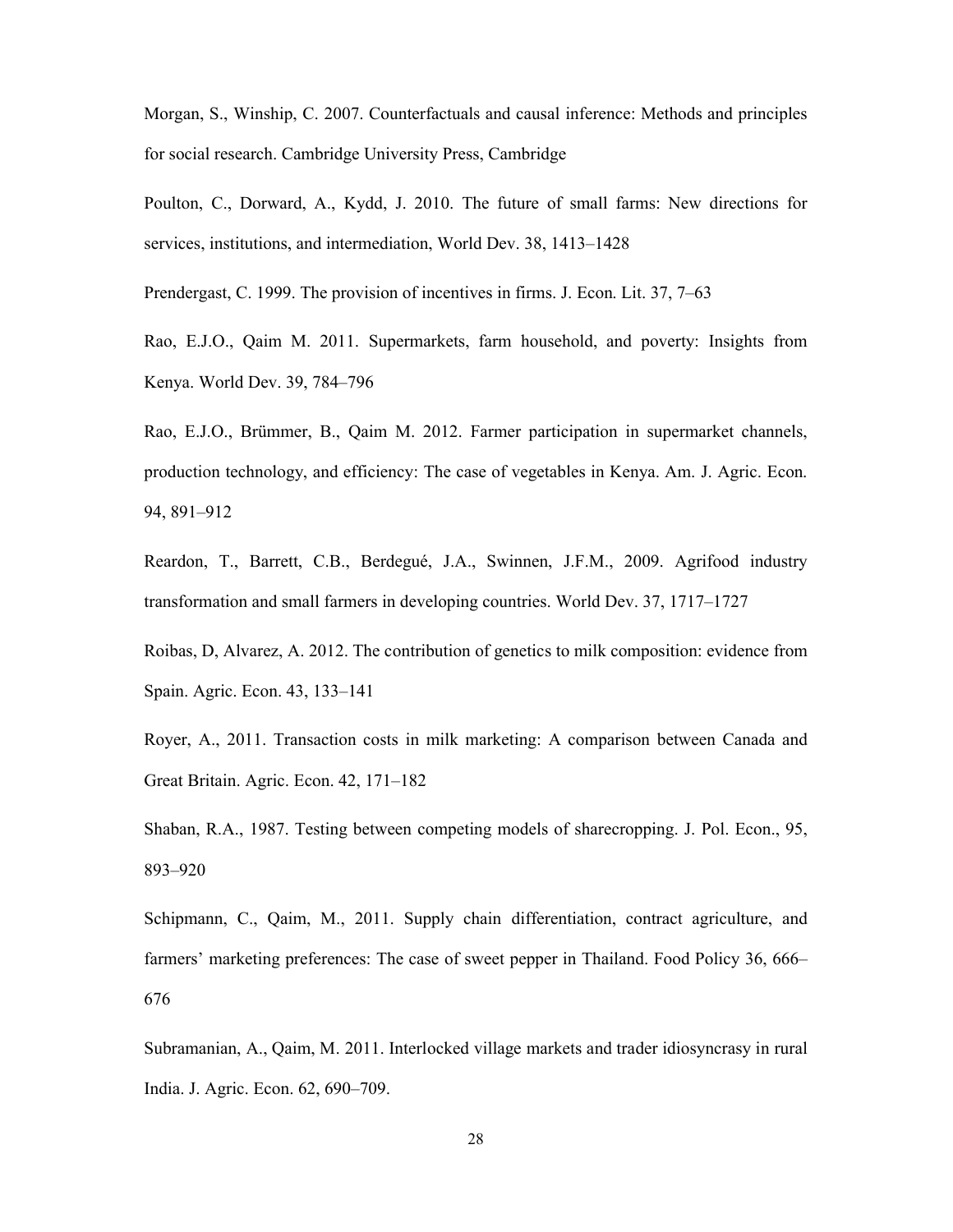Swinnen, J.F.M., 2009. Reforms, globalization, and endogenous agricultural structures. Agric. Econ. 40, 719–732

Swinnen, J.F.M., Vandeplas, A., 2010. Market power and rents in global supply chains. Agric. Econ. 41, 109–120

Tanaka, T., Camerer, C.F., Nguyen, Q., 2010. Risk and time preferences: Linking experimental and household survey data from Vietnam. Am. Econ. Rev. 100, 557–571

USDA, 2011. Colossal growth in the Vietnamese dairy industry. USDA Foreign Agricultural Service GAIN Report. Accessed March 2012, available at http://www.globaltrade.net/ international-trade-import-exports/f/market-research/pdf/Vietnam/Processing-of-Food-and-Agricultural-Products-Colossal-Growth-in-the-Dairy-Industry.html

Vukina, T., Leegomonchai, P., 2006. Oligopsony power, asset specificity, and hold-up: Evidence from the broiler industry. Am. J. Agric. Econ. 88, 589–605

Wu, S., Roe, B., 2005. Behavioral and welfare effects of tournaments and fixed performance contracts: Some experimental evidence. Am. J. Agric. Econ. 87, 130–146

Young, L.M., Hobbs, J.E., 2002. Vertical linkages in agri-food supply chains: Changing roles for producers, commodity groups, and government policy. Rev. Agric. Econ. 24, 428–441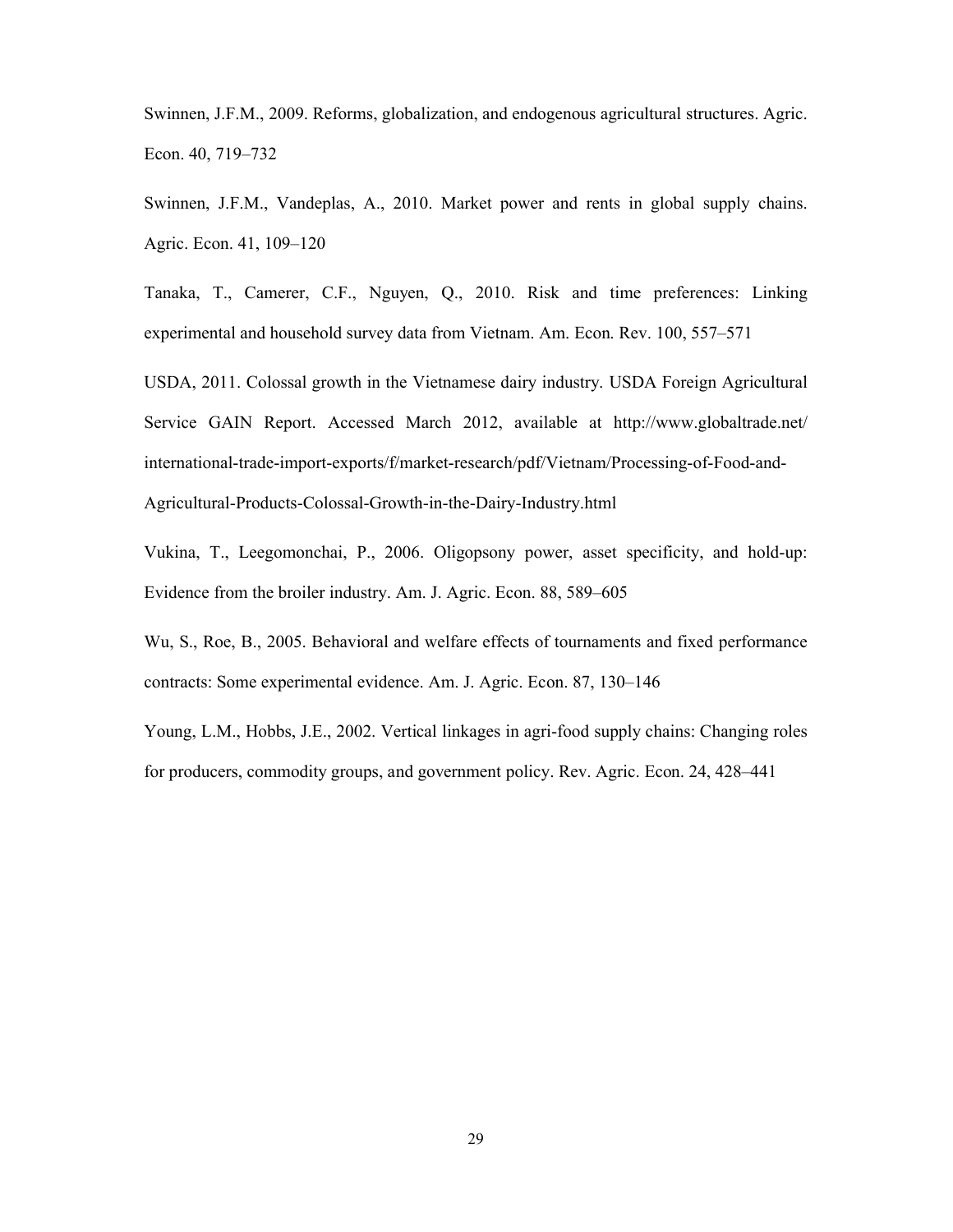|                                       |                 | Choice (number of bags of input) |          |               |  |  |  |  |
|---------------------------------------|-----------------|----------------------------------|----------|---------------|--|--|--|--|
| <b>Baseline treatment</b>             |                 | $\boldsymbol{0}$                 |          | $\mathcal{D}$ |  |  |  |  |
|                                       | $good (p=0.75)$ | 15.00(D)                         | 35.00(B) | 30.00(A)      |  |  |  |  |
| State of nature                       | bad $(1-\rho)$  | 0(E)                             | 5.00(D)  | 20.00(C)      |  |  |  |  |
| <b>Payoff distribution</b><br>moments | EV              | 11.25                            | 27.50    | 27.50         |  |  |  |  |
|                                       | <b>SD</b>       | 6.50                             | 12.99    | 4.33          |  |  |  |  |

**Table 1:** Payoff (profit) distributions by treatment (in '000 VND – quality grades in parentheses)

|                                       |                      | Choice (number of bags of input) |          |                    |  |  |  |
|---------------------------------------|----------------------|----------------------------------|----------|--------------------|--|--|--|
| <b>Counterfactual treatment</b>       |                      | $\overline{0}$                   |          | $\mathfrak{D}_{1}$ |  |  |  |
| <b>State of nature</b>                | good $(\rho = 0.75)$ | 25.00(D)                         | 35.00(B) | 30.00(A)           |  |  |  |
|                                       | bad $(1-\rho)$       | 0(E)                             | 15.00(D) | 20.00(C)           |  |  |  |
| <b>Payoff distribution</b><br>moments | EV                   | 18.75                            | 30.00    | 27.50              |  |  |  |
|                                       | <b>SD</b>            | 10.83                            | 6.70     | 4.33               |  |  |  |

|                                       |                      | Choice (number of bags of input) |          |                                                 |  |  |  |  |
|---------------------------------------|----------------------|----------------------------------|----------|-------------------------------------------------|--|--|--|--|
| <b>Bonus</b> treatment                |                      | 0                                |          | $\mathfrak{D}$                                  |  |  |  |  |
| <b>State of nature</b>                | good $(\rho = 0.75)$ | 15.00(D)                         | 35.00(B) | $30.00 (+ 10.00$ bonus<br>after 2 rounds) $(A)$ |  |  |  |  |
|                                       | bad $(1-\rho)$       | 0(E)                             | 5.00(D)  | 20.00(C)                                        |  |  |  |  |
| <b>Payoff distribution</b><br>moments | EV                   | 11.25                            | 27.50    | 31.25                                           |  |  |  |  |
|                                       | <b>SD</b>            | 6.50                             | 12.99    | 7.77                                            |  |  |  |  |

Notes: The unit prices per kg of milk are: A: 7,000; B: 6,500; C: 6,000; D: 3,500 in the baseline and bonus treatment and 4,500 in the counterfactual treatment; E: 2,000. The payoff per round is the profit from milk production,  $\Pi = 10$  kg milk \* unit price – fixed costs – variable costs. For example, if in the baseline treatment 1 bag of input is chosen and nature takes the state *good*, the quality would be B; the resulting profit is  $\Pi = 10$  kg milk \* 6,500 – 20,000 – 10,000 = 35,000.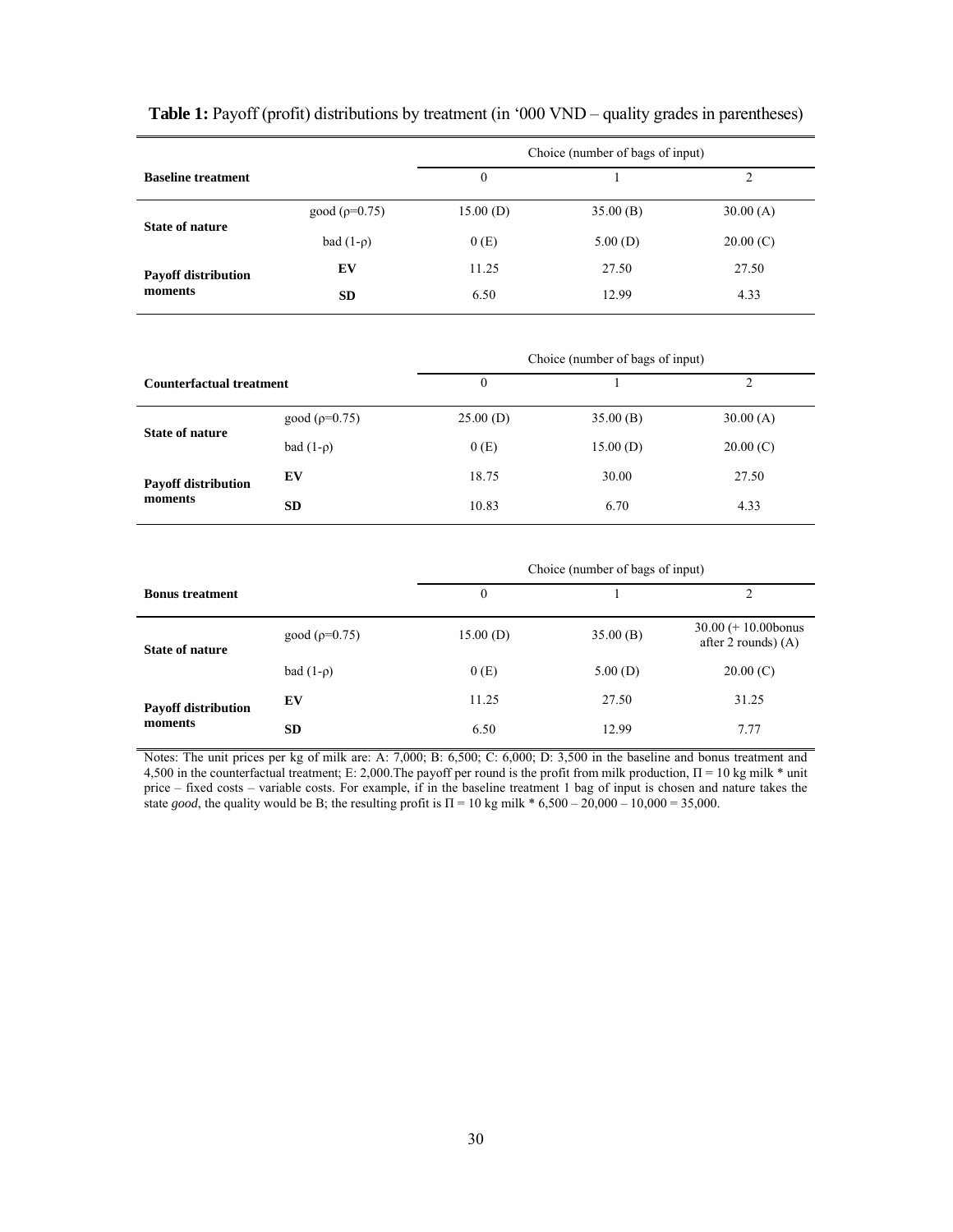### **Table 2:** Mean differences of selected characteristics by treatment

|                                                     | Mean differences |             |                   |  |  |  |  |  |
|-----------------------------------------------------|------------------|-------------|-------------------|--|--|--|--|--|
| Variables                                           | (Baseline)-      | (Baseline)- | (Counterfactual)- |  |  |  |  |  |
|                                                     | (Counterfactual) | (Bonus)     | (Bonus)           |  |  |  |  |  |
| <b>Demographic variables</b>                        |                  |             |                   |  |  |  |  |  |
| Age (years)                                         | 0.150            | $-2.464$    | $-2.614$          |  |  |  |  |  |
|                                                     | [1.977]          | [1.937]     | $[2.149]$         |  |  |  |  |  |
| Gender (1=female)                                   | $-0.003$         | 0.087       | 0.091             |  |  |  |  |  |
|                                                     | [0.073]          | [0.064]     | [0.065]           |  |  |  |  |  |
| Education (years of schooling)                      | 0.150            | 0.706       | 0.556             |  |  |  |  |  |
|                                                     |                  |             |                   |  |  |  |  |  |
|                                                     | [0.667]          | [0.676]     | [0.525]           |  |  |  |  |  |
| <b>Economic and dairy production variables</b>      |                  |             |                   |  |  |  |  |  |
| Total assets (100 USD)                              | $-1.847*$        | $-1.290$    | 0.557             |  |  |  |  |  |
|                                                     | [1.339]          | [1.415]     | [1.514]           |  |  |  |  |  |
| Total HH income ('000 VND)                          | $-2.056$         | 6.069       | 8.124             |  |  |  |  |  |
|                                                     | [9.961]          | [11.360]    | [11.450]          |  |  |  |  |  |
| Dairy income ('000 VND)                             | $-4.689$         | 11.238      | 15.926            |  |  |  |  |  |
|                                                     | [9.588]          | [89.679]    | [9.187]           |  |  |  |  |  |
| Experience in dairy farming (years)                 | 0.367            | 1.084*      | 0.718             |  |  |  |  |  |
|                                                     | [0.549]          | [0.529]     | [0.441]           |  |  |  |  |  |
| Dairy herd size (heads)                             | 0.467            | 1.401       | 0.934             |  |  |  |  |  |
|                                                     | [0.884]          | [0.881]     | [0.788]           |  |  |  |  |  |
| Concentrate use (kg/cow*day)                        | $0.475**$        | 0.148       | $-0.327$          |  |  |  |  |  |
|                                                     | [0.302]          | [0.363]     | [0.334]           |  |  |  |  |  |
|                                                     |                  |             |                   |  |  |  |  |  |
| <b>Affiliation to milk collection center</b>        |                  |             |                   |  |  |  |  |  |
| Delivering milk to MCC 1                            | 0.078            | 0.046       | $-0.032$          |  |  |  |  |  |
|                                                     | [0.081]          | [0.082]     | [0.078]           |  |  |  |  |  |
| Delivering milk to MCC 2                            | 0.045            | $-0.065$    | $-0.110$          |  |  |  |  |  |
|                                                     | [0.080]          | [0.083]     | [0.082]           |  |  |  |  |  |
| Delivering milk to MCC 3                            | $-0.070$         | $-0.022$    | 0.048             |  |  |  |  |  |
|                                                     | [0.077]          | [0.073]     | [0.078]           |  |  |  |  |  |
| Delivering milk to MCC 4                            | $-0.070$         | 0.025       | 0.095             |  |  |  |  |  |
|                                                     | [0.077]          | $[0.070]$   | [0.074]           |  |  |  |  |  |
|                                                     |                  |             |                   |  |  |  |  |  |
| <b>Preferences</b>                                  |                  |             |                   |  |  |  |  |  |
| Risk preference (1-5 with 1 being most risk-averse) | 0.200            | $-0.056$    | $-0.256$          |  |  |  |  |  |
|                                                     | [0.208]          | [0.218]     | [0.209]           |  |  |  |  |  |
| Patient (discount rate $\leq$ 3.5%; 1=y)            | 0.117            | 0.024       | $-0.093$          |  |  |  |  |  |
|                                                     | [0.086]          | [0.088]     | [0.084]           |  |  |  |  |  |
| Dairy company is trustworthy $(1=y)$                | 0.057            | $-0.029$    | $-0.028$          |  |  |  |  |  |
|                                                     | $[0.091]$        | [0.090]     | [0.089]           |  |  |  |  |  |
| Trust proxy (money lent to farmers; $1=y$ )         | 0.100            | $0.228***$  | $0.128***$        |  |  |  |  |  |
|                                                     | [0.091]          | [0.082]     | [0.076]           |  |  |  |  |  |
| Altruism (money given to farmer; $1=y$ )            | $-0.0667$        | 0.0406      | 0.107             |  |  |  |  |  |
|                                                     | [0.071]          | [0.061]     | [0.066]           |  |  |  |  |  |
| Observations                                        |                  |             |                   |  |  |  |  |  |

Notes: Standard errors in brackets.

\*\*\* p<0.01, \*\* p<0.05, \* p<0.10.

 $a^a$  One outlier was omitted for this variable (n=59).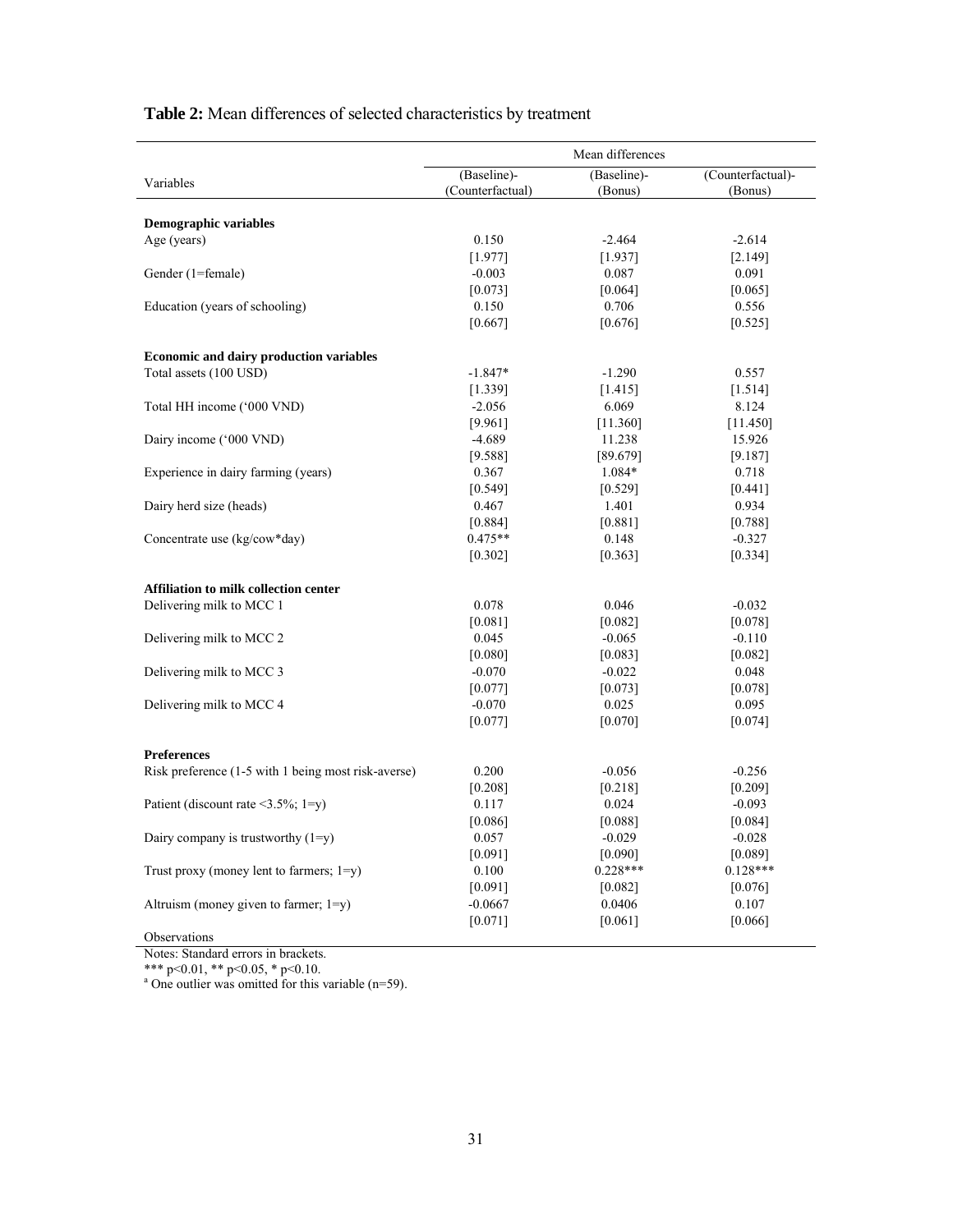### **Table 3:** Mean input choice by treatment

|                           |                                           | Treatment |                     | Mean differences |             |             |  |  |
|---------------------------|-------------------------------------------|-----------|---------------------|------------------|-------------|-------------|--|--|
|                           | Baseline<br>Counterfactual<br>(T1)<br>T2) |           | <b>Bonus</b><br>T3) | $(T1)-(T2)$      | $(T1)-(T3)$ | $(T2)-(T3)$ |  |  |
| Number of bags            | 1.652                                     | 1.410     | 1.769               | $0.242***$       | $-0.116**$  | $-0.359***$ |  |  |
|                           | [0.565]                                   | [0.591]   | [0.471]             | [0.047]          | [0.042]     | [0.043]     |  |  |
| Observ. (NK)              | 305                                       | 300       | 320                 |                  |             |             |  |  |
| Rounds $(K)$              | 5                                         | 5         |                     |                  |             |             |  |  |
| Number of individuals (N) | 61                                        | 60        | 64                  |                  |             |             |  |  |

Notes: Standard errors in brackets.

\*\*\* p<0.01, \*\* p<0.05, \* p<0.10.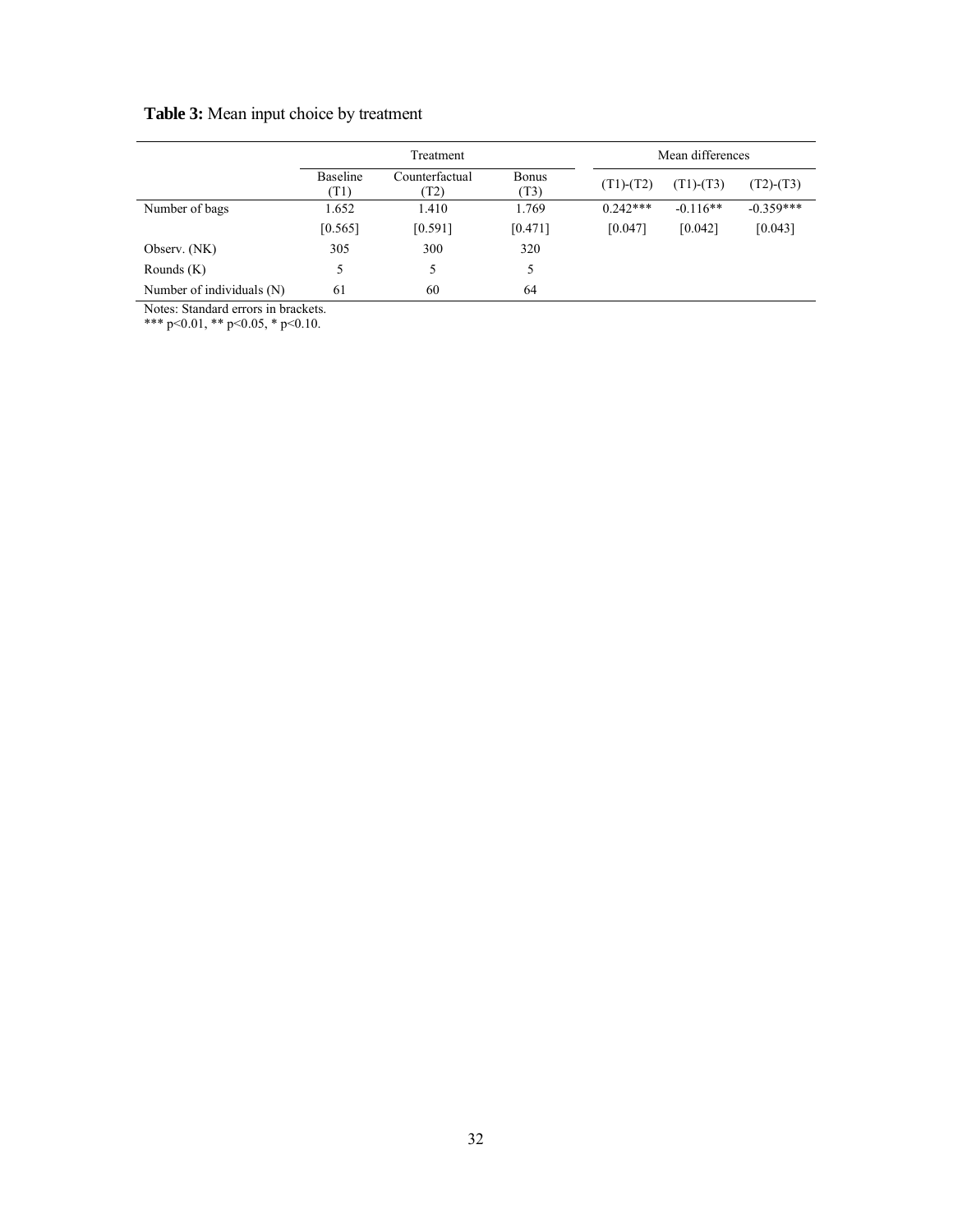|  |  |  | <b>Table 4:</b> Estimation results (random effects longitudinal Tobit model) |
|--|--|--|------------------------------------------------------------------------------|
|  |  |  |                                                                              |

|                                                | (1)         |           |             | $\overline{(\text{II})}$ |             | $\overline{\text{(III)}}$ |             | $\overline{(\rm{IV})}$ |             | $\overline{(V)}$ |  |
|------------------------------------------------|-------------|-----------|-------------|--------------------------|-------------|---------------------------|-------------|------------------------|-------------|------------------|--|
|                                                | Coefficient | <b>SE</b> | Coefficient | <b>SE</b>                | Coefficient | SE                        | Coefficient | SE                     | Coefficient | SE               |  |
| Treatment variables                            |             |           |             |                          |             |                           |             |                        |             |                  |  |
| Counterfactual treatment T2 (1=y)              | $-0.719***$ | [0.140]   | $-0.652***$ | [0.190]                  | $-0.524**$  | $[0.214]$                 | $-0.801**$  | [0.333]                | $-0.456$    | [0.537]          |  |
| Bonus treatment T3 $(1=y)$                     | $0.438***$  | [0.149]   | $1.432***$  | [0.243]                  | $1.660***$  | [0.284]                   | $1.776***$  | [0.421]                | $2.722***$  | [0.686]          |  |
| Variables X                                    |             |           |             |                          |             |                           |             |                        |             |                  |  |
| Session dummy (1=afternoon)                    |             |           | 0.325       | [0.205]                  | 0.161       | $[0.226]$                 | 0.011       | $[0.229]$              | 0.058       | [0.227]          |  |
| Session * T2                                   |             |           | 0.193       | [0.278]                  | 0.297       | [0.312]                   | 0.513       | [0.317]                | 0.481       | [0.314]          |  |
| Session * T3                                   |             |           | $-1.108***$ | [0.312]                  | $-0.793**$  | [0.368]                   | $-0.686*$   | $[0.377]$              | $-0.743**$  | $[0.373]$        |  |
| Round 2 dummy $(1=y)$                          |             |           | $-0.005$    | [0.173]                  | $-0.025$    | [0.196]                   | $-0.032$    | [0.201]                | $-0.201$    | [0.207]          |  |
| Round 3                                        |             |           | 0.216       | [0.176]                  | 0.207       | [0.200]                   | 0.208       | [0.205]                | 0.256       | [0.204]          |  |
| Round 4                                        |             |           | $0.392**$   | [0.179]                  | $0.423**$   | [0.205]                   | $0.438**$   | [0.210]                | $0.513**$   | $[0.211]$        |  |
| Round 5                                        |             |           | $0.454**$   | [0.180]                  | $0.521**$   | [0.206]                   | $0.522**$   | [0.211]                | 0.354       | $[0.216]$        |  |
| Misunderstanding of instructions $(1=n)$       |             |           | $-0.809***$ | [0.165]                  | $-0.778***$ | [0.197]                   | $-0.801***$ | [0.195]                | $-0.768***$ | [0.192]          |  |
| Dairy farming experience (yrs)                 |             |           | $0.046**$   | [0.023]                  | $0.057**$   | [0.026]                   | 0.027       | [0.022]                | 0.022       | [0.022]          |  |
| Concentrate use (kg/cow*day)                   |             |           | $0.115***$  | [0.036]                  | $0.151***$  | [0.039]                   | $0.145***$  | [0.040]                | $0.137***$  | [0.040]          |  |
| Trust proxy (money lent to farmer; $1=y$ )     |             |           | 0.081       | [0.134]                  | $-0.108$    | [0.147]                   | $-0.050$    | [0.151]                | $-0.056$    | $[0.148]$        |  |
| Total assets (in 100 USD)                      |             |           | $-0.006$    | [0.004]                  | $-0.011**$  | $[0.004]$                 |             |                        |             |                  |  |
| Variables Z                                    |             |           |             |                          |             |                           |             |                        |             |                  |  |
| Age $(yrs)$                                    |             |           |             |                          | $-0.026***$ | [0.006]                   |             |                        |             |                  |  |
| Gender (1=female)                              |             |           |             |                          | $-0.451**$  | [0.200]                   |             |                        |             |                  |  |
| Education (yrs)                                |             |           |             |                          | $-0.013$    | $[0.021]$                 |             |                        |             |                  |  |
| Direct risk preference measure                 |             |           |             |                          |             |                           |             |                        |             |                  |  |
| Risk preference (1=risk averse; 5=risk loving) |             |           |             |                          |             |                           | $-0.018$    | [0.103]                |             |                  |  |
| Risk preference * T2                           |             |           |             |                          |             |                           | 0.089       | [0.148]                |             |                  |  |
| Risk preference * T3                           |             |           |             |                          |             |                           | $-0.120$    | [0.171]                |             |                  |  |
| Indirect risk preference measure               |             |           |             |                          |             |                           |             |                        |             |                  |  |
| Lagged profit (in '000 VND)                    |             |           |             |                          |             |                           |             |                        | $0.039***$  | [0.013]          |  |
| Lagged profit * T2                             |             |           |             |                          |             |                           |             |                        | $-0.009$    | [0.018]          |  |
| Lagged profit * T3                             |             |           |             |                          |             |                           |             |                        | $-0.044*$   | [0.024]          |  |
| Sigma u                                        | 0.131       | $[0.082]$ | 0.000       | [0.056]                  | 0.000       | [0.064]                   | 0.000       | [0.066]                | 0.000       | [0.065]          |  |
| Sigma e                                        | $1.451***$  | [0.074]   | $1.377***$  | [0.071]                  | $1.387***$  | [0.081]                   | $1.430***$  | [0.084]                | $1.410***$  | [0.083]          |  |
| Constant                                       | $2.614***$  | [0.131]   | $1.240***$  | [0.336]                  | $2.325***$  | [0.471]                   | $1.027**$   | [0.416]                | 0.085       | [0.485]          |  |
| Observations                                   | 925         |           | 910         |                          | $735^a$     |                           | $735^a$     |                        | $735^a$     |                  |  |
| Number of round                                | 5           |           | 5           |                          | 5           |                           | 5           |                        | 5           |                  |  |

Notes: The dependent variable in all models is the number of input bags chosen in a given round  $(0-2)$ . \*\*\*  $p<0.01$ , \*\*  $p<0.05$ , \*  $p<0.10$ .

<sup>a</sup> Observations for which experimental subject and respondent in the household survey are not identical were excluded.